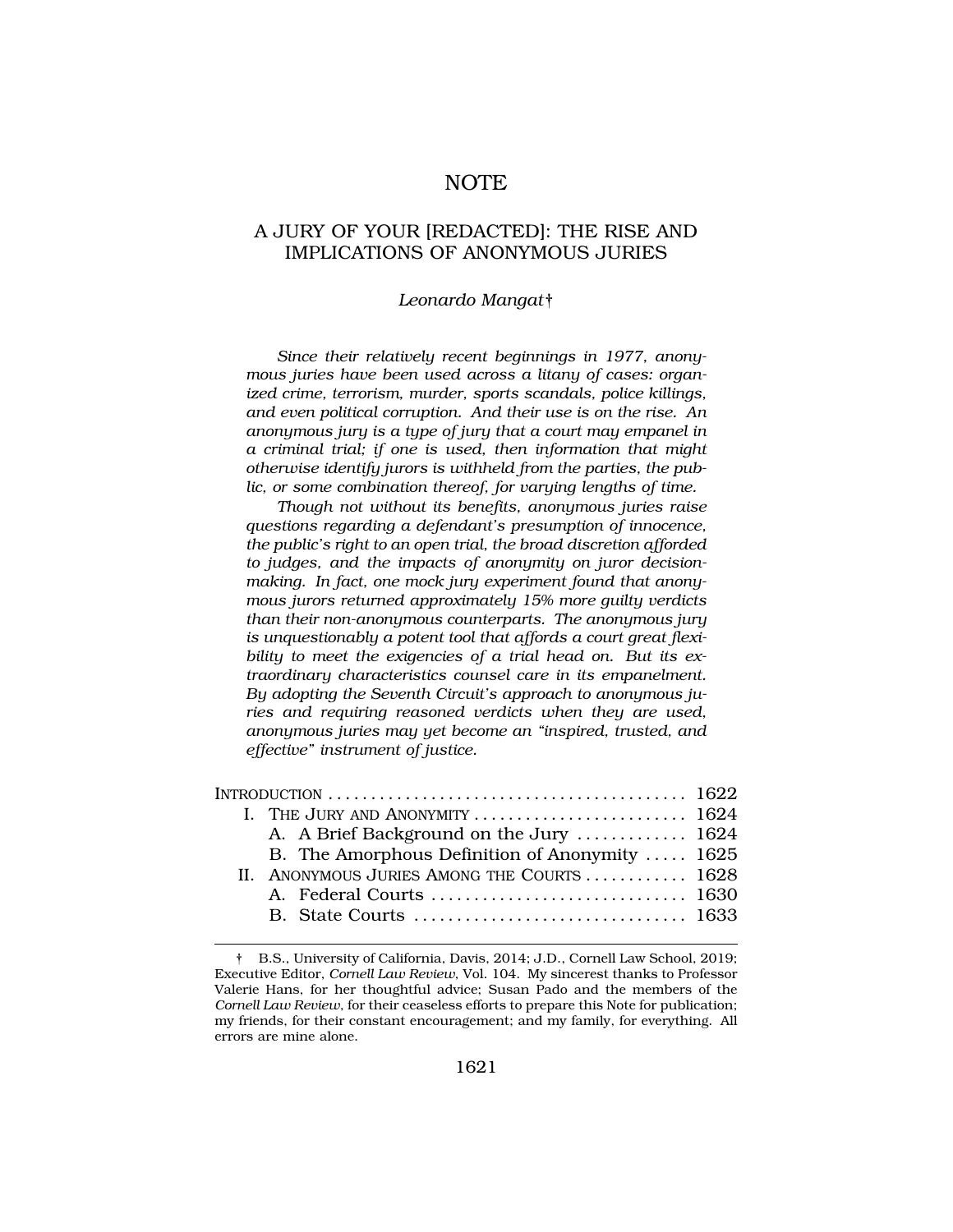|  | III. THE IMPLICATIONS OF ANONYMOUS JURIES  1636 |  |
|--|-------------------------------------------------|--|
|  |                                                 |  |
|  |                                                 |  |
|  |                                                 |  |
|  |                                                 |  |
|  | IV. A PROPOSED SOLUTION AND AN ILLUSTRATIVE     |  |
|  |                                                 |  |
|  | A. Adopting the Seventh Circuit's Approach and  |  |
|  |                                                 |  |
|  | B. An Example: Cases of Law Enforcement         |  |
|  |                                                 |  |
|  |                                                 |  |
|  |                                                 |  |

#### INTRODUCTION

The jury is part and parcel of our legal tradition.<sup>1</sup> Since "time out of mind,"2 juries—a group of people empowered to decide facts and render verdicts3—were used in England before finding purchase first in the Colonies, and then in the United States.4 The jury, like other aspects of the trial, has witnessed its share of innovations throughout time.5 Some innovations trace their genesis to the Founding.6 Others claim descent from the changing views of American society.7 The anonymous jury, however, is of recent vintage.8 A group of nameless—

<sup>1</sup> *See* U.S. CONST. art. III, § 2, cl. 3 ("The Trial of all Crimes . . . shall be by Jury."); U.S. CONST. amend. VI ("In all criminal prosecutions, the accused shall enjoy the right to a speedy and public trial, by an impartial jury."); U.S. CONST. amend. VII ("In Suits at common law . . . the right of trial by jury shall be preserved."). Interestingly, the Constitution contained no specific provision for a jury in civil trials. At least one Founding Father contended that the absence of a specific provision did not mean that the right was entirely abolished. THE FEDER-ALIST No. 83 (Alexander Hamilton).

<sup>2 3</sup> WILLIAM BLACKSTONE, COMMENTARIES \*349–50.

<sup>3</sup>*Jury*, BLACK'S LAW DICTIONARY (10th ed. 2014). 4 BRIAN H. BORNSTEIN & EDIE GREENE, THE JURY UNDER FIRE: MYTH, CONTRO-VERSY, AND REFORM 3 (2017).

<sup>5</sup> *See, e.g.*, NEIL VIDMAR & VALERIE P. HANS, AMERICAN JURIES: THE VERDICT 66–70 (2007) (discussing the historical development in the way jurors are selected from the community).

<sup>6</sup> *See, e.g.*, VALERIE P. HANS & NEIL VIDMAR, JUDGING THE JURY 32–36 (1986) (discussing a colonial jury's involvement in developing the idea of freedom of the press). 7 *See, e.g.*, VIDMAR & HANS, *supra* note 5, at 71–73 (noting the shift towards

jury representativeness as an ideal in the years following the passage of the Fourteenth Amendment).

<sup>8</sup> *See* Abraham Abramovsky & Jonathan I. Edelstein, *Anonymous Juries: In Exigent Circumstances Only*, 13 ST. JOHN'S J. LEGAL COMMENT. 457, 457–58 (1999) ("[In 1977] a federal trial judge in the Southern District of New York empaneled the first fully anonymous jury in American history."). The Ninth Circuit, however, anonymized some juror information before the seventies. Johnson v. United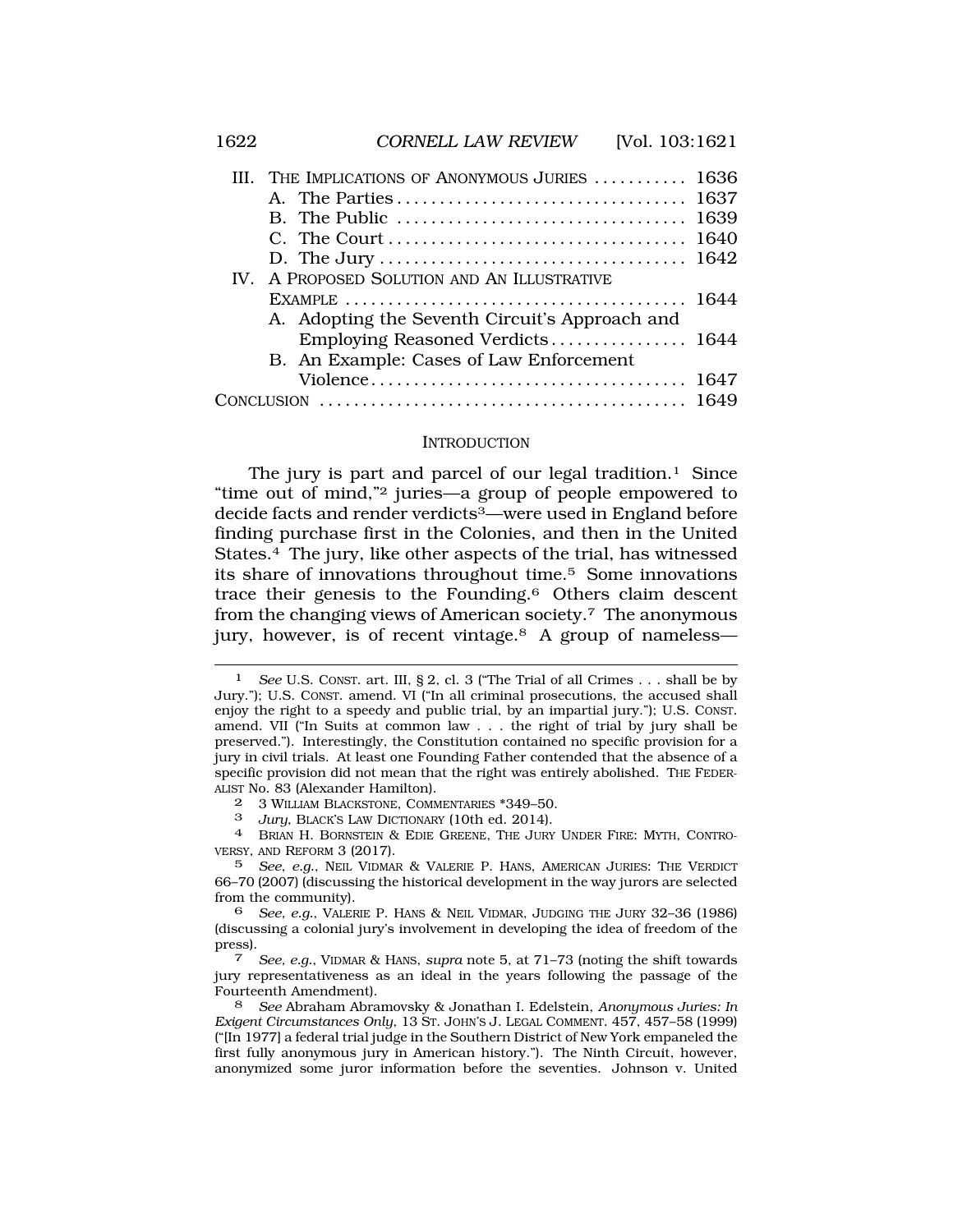been used across a litany of cases: organized crime,<sup>11</sup> terror $i$ sm,<sup>12</sup> murder,<sup>13</sup> sporting scandals,<sup>14</sup> police killings,<sup>15</sup> and even gubernatorial corruption.16 And their use is on the rise.17 An anonymous jury is a type of jury that a court, upon its own or the parties' motion, may choose to empanel in a criminal trial; if one is used, information that might identify jurors is withheld from the parties or the public for varying lengths of time. Though not without its benefits, anonymous juries raise questions regarding a defendant's presumption of innocence, the public's right to an open trial, judicial discretion, and the

<sup>10</sup>*See* Abramovsky & Edelstein, *supra* note 8, 457–58. 11 *See, e.g.*, United States v. Barnes, 604 F.2d 121, 131 (2d Cir. 1979); *see also* Arnold H. Lubasch, *Jurors in Gotti Case to Be Sequestered and Not Identified*, N.Y. TIMES (Nov. 15, 1991), http://www.nytimes.com/1991/11/15/nyregion/jurors-in-gotti-case-to-be-sequestered-and-not-identified.html [https://perma.cc/ 3HQ2-5VVA] (reporting that jurors will be innominate in the trial of infamous mob boss John Gotti).

12 *E.g.*, Neil Harvey, *Jurors in Neo-Nazi Trial Will Remain Anonymous*, ROANOKE TIMES (Oct. 23, 2013), https://www.roanoke.com/news/crime/roanoke/jurorsin-neo-nazi-trial-will-remain-anonymous/article\_b643236c-8672-5c61-aab0- 99d7ad723516.html [https://perma.cc/8S6S-PZWV].

13 *See, e.g.*, Diane Dimond, *Casey Anthony Jurors Fear Threats After Identities Revealed Oct. 25*, DAILY BEAST (Oct. 23, 2011, 10:59 PM), https://www.the dailybeast.com/casey-anthony-jurors-fear-threats-after-identities-revealed-oct-25 [https://perma.cc/KB3R-KJHW] (reporting juror fear regarding their names being released after the trial of Casey Anthony).

14 *E.g.*, Rebecca R. Ruiz, *FIFA Trial Opens with References to Cash Drops and Bag Men*, N.Y. TIMES (Nov. 13, 2017), https://www.nytimes.com/2017/11/13/ sports/soccer/fifa-trial-marin-napout-burga.html [https://perma.cc/9QF4-  $3Z\rm{NV}$  ].  $5$ 

15 *E.g.*, Carrie Johnson, *Why Courts Use Anonymous Juries, Like in Freddie Gray Case*, NPR (Nov. 30, 2015, 4:46 PM), http://www.npr.org/sections/thetwoway/2015/11/30/457905697/why-courts-use-anonymous-juries-like-in-freddie-gray-case [https://perma.cc/J5P7-XC99] (noting that the judge in the Freddie Gray police brutality case empaneled a completely anonymous jury).

16 *See, e.g.*, United States v. Blagojevich, 612 F.3d 558, 561 (7th Cir. 2010); *see also* B.J. Lutz, *Blagojevich Jurors to Remain Anonymous*, NBC CHI. (Feb. 8, 2011, 8:51 PM), https://www.nbcchicago.com/blogs/ward-room/Blagovevich-Jurors-to-Remain-Anonymous-115612614.html [https://perma.cc/Z3UK-6MN6] (reporting that jurors' names in former Illinois Governor Rod Blagojevich's retrial will remain anonymous throughout the trial).

17 Dean Seal, *Called 'Drastic,' Anonymous Juries Nevertheless Rising in Use*, DAILY PROGRESS (Jan. 30, 2016), http://www.dailyprogress.com/news/local/ called-drastic-anonymous-juries-nevertheless-rising-in-use/article\_be05c22a-6b8e-5d93-a9aa-455d1241aa11.html [https://perma.cc/QAM6-Q3KJ].

States, 270 F.2d 721, 724 (9th Cir. 1959) (holding that jurors' addresses may be withheld).

<sup>9</sup> *See infra* subpart I.B.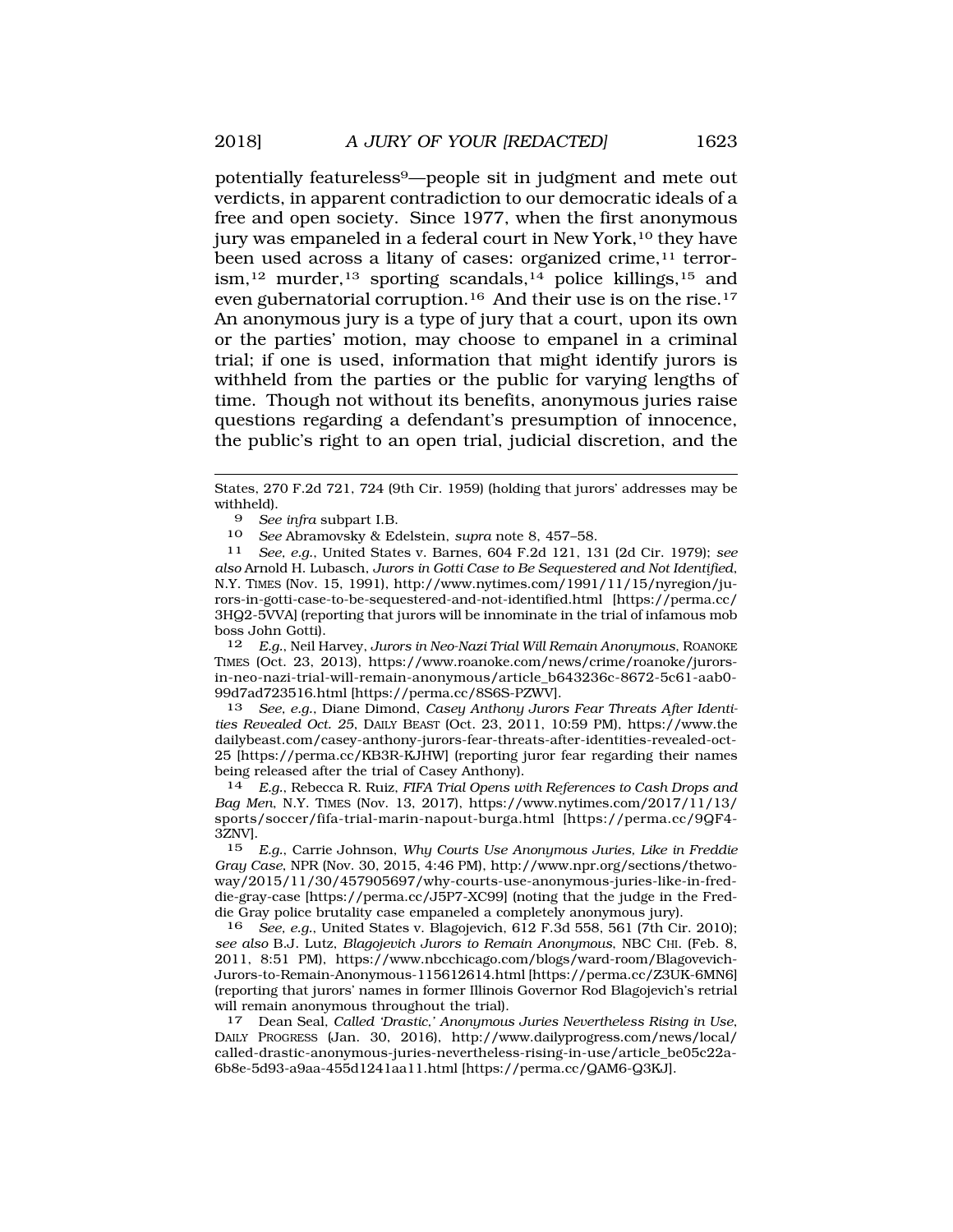impacts of anonymity on juror decision-making. In the absence of Supreme Court precedent, courts have fashioned various approaches to the issue.18 The anonymous jury is unquestionably a potent tool that affords a court great flexibility to meet the exigencies of a trial head on. But its extraordinary characteristics counsel care in its empanelment.

This Note begins in Part I by providing an overview of the jury, focusing particularly on the definitional issue regarding the myriad configurations an "anonymous jury" takes. Next, Part II provides a survey of various standards federal and state courts use in empaneling anonymous juries. Then, Part III analyzes the many implications that arise when an anonymous jury is used and concludes that the definitional ambiguity, broad discretion, and insufficient juror accountability under the majority test employed across courts are detrimental to the jury's underlying principles and warrant a different approach. Finally, Part IV proposes a solution—adopting the Seventh Circuit's approach to anonymous juries and requiring reasoned verdicts when an anonymous jury is empaneled—and provides an illustration of the proposed test to a modern example: highprofile cases of law enforcement violence.

#### I

### THE JURY AND ANONYMITY

### A. A Brief Background on the Jury

Among our societal institutions, the jury occupies a unique place at the confluence of the state, civil society, and political society.19 In *Williams v. Florida*, the Supreme Court proclaimed that the "essential feature" of a jury is twofold: its interposing of "commonsense judgment of a group of laymen" between litigants and the resulting "community participation and shared responsibility" jurors experience after completing their service.20 Indeed, both the original states and each state that subsequently joined the Union guarantee some form of

<sup>18</sup> *See infra* Part II.

<sup>19</sup> *See* JOHN GASTIL ET AL., THE JURY AND DEMOCRACY: HOW JURY DELIBERATION PROMOTES CIVIC ENGAGEMENT AND POLITICAL PARTICIPATION 15–17 (2010). Indeed, jury service is a duty for *all* citizens. *See* Scott Simon, *Even (Former) Presidents Have to Go to Jury Duty*, NPR (Nov. 11, 2017, 8:00 AM), https://www.npr.org/2017/ 11/11/563409708/even-former-presidents-have-to-go-to-jury-duty [https://per ma.cc/KKV3-WXU3] (noting that even former presidents, including former President Obama, have been called for jury duty).

<sup>20</sup> *See* 399 U.S. 78, 100 (1970).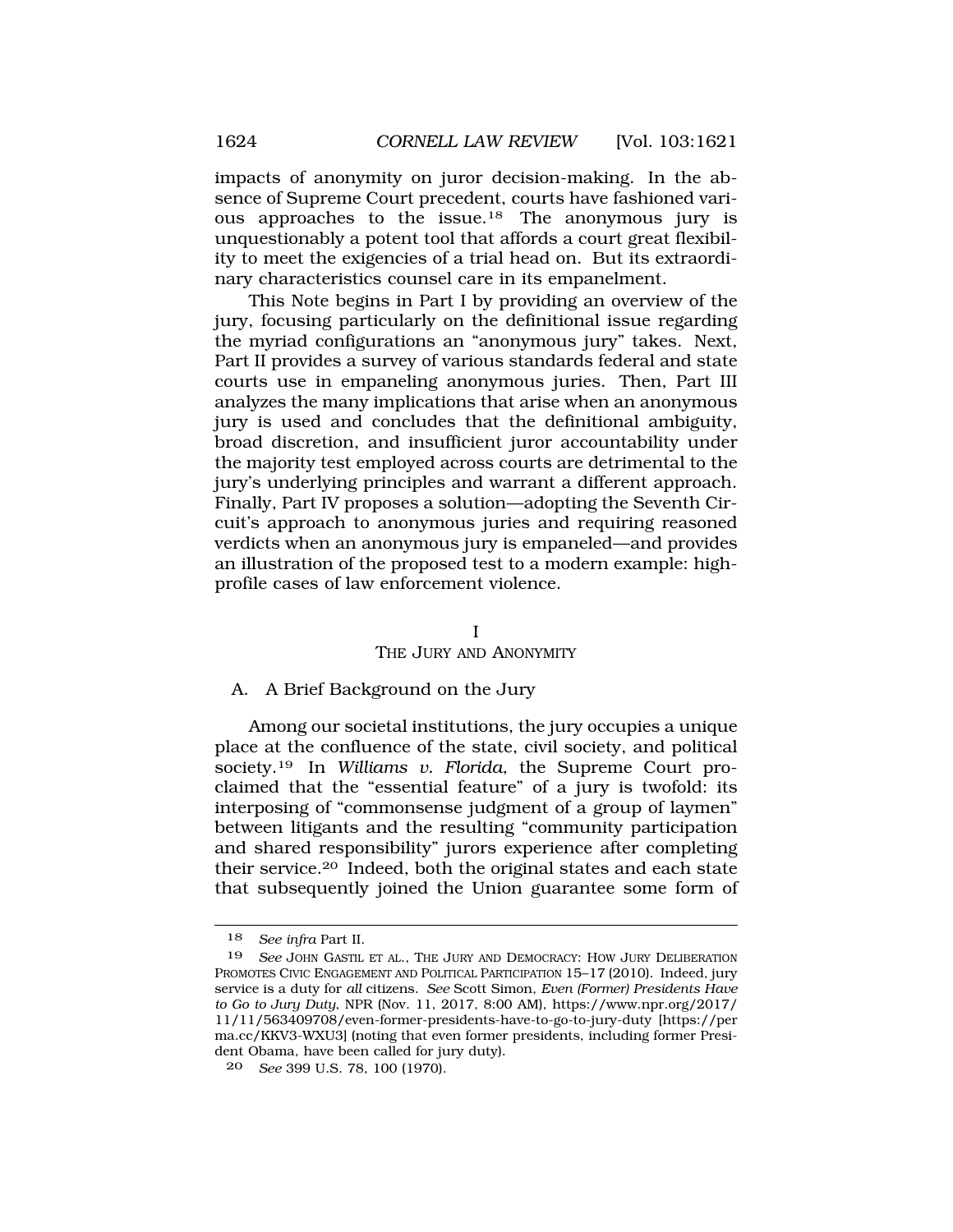jury trial.21 Before the jury may serve, however, it must first be selected.

Voir dire is the investigative jury selection process employed across courts nationwide, used to empanel an ideal, representative jury—a jury composed of a fair, random cross section of the community.<sup>22</sup> During the process, judges and attorneys question prospective jurors, called venirepersons,23 to determine whether that person is legally qualified to serve and can remain impartial and unbiased toward the parties.24 Notably, the judge enjoys broad discretion in conducting voir dire.25 And this discretion extends to anonymity. Generally, voir dire marks the beginning of an anonymous jury.26 Indeed, various courts have termed a jury anonymous, withholding some combination of juror names, addresses, work information, or even ethnic backgrounds, from the beginning of voir dire.27 This raises a threshold question: What does the term "anonymous jury" mean? Courts have appended the "anonymous jury" label to various configurations of anonymity.

### B. The Amorphous Definition of Anonymity

It is perhaps unsurprising that the spectrum of anonymity among the various anonymous juries empaneled is as broad as the discretion the judge possesses to empanel them. A clear understanding of the several types of anonymity found within the "anonymous jury" label, therefore, is necessary in order to properly evaluate the implications of anonymous juries on the

<sup>21</sup> Duncan v. Louisiana, 391 U.S. 145, 153 (1968).

<sup>22</sup> VIDMAR & HANS, *supra* note 5, at 74.

<sup>23</sup> *See* Edmonson v. Leesville Concrete Co., 500 U.S. 614, 618–19 (1991).<br>24 BORNSTEIN & GREENE, supra note 4, at 38. An in-denth treatment of v.

<sup>24</sup> BORNSTEIN & GREENE, *supra* note 4, at 38. An in-depth treatment of voir dire is outside the scope of this Note. See generally CIVIL TRIAL PRACTICE: STRATE-GIES AND TECHNIQUES (William A. Masterson ed., 1986), for a detailed discussion of the various stages of the trial process, including voir dire.

<sup>25</sup> *See* FED. R. CIV. P. 47 ("The court *may* permit the parties or their attorneys to examine prospective jurors or *may* itself do so." (emphasis added)); Aldridge v. United States, 283 U.S. 308, 310 (1931); *cf.* Stilson v. United States, 250 U.S. 583, 586 (1919) ("There is nothing in the Constitution of the United States which requires the Congress to grant peremptory challenges to defendants in criminal cases; trial by an impartial jury is all that is secured.").

<sup>26</sup> Though beyond the scope of this Note, there are other techniques, such as jury sequestration or gag orders, through which juror information might effectively be anonymized. *See generally* Jaime N. Morris, *The Anonymous Accused: Protecting Defendants' Rights in High-Profile Criminal Cases*, 44 B.C. L. REV. 901, 904–14 (2003) (discussing jury sequestration and gag orders in highly publicized criminal cases).

<sup>27</sup> *E.g.*, United States v. Barnes, 604 F.2d 121, 133–37 (2d Cir. 1979) (assigning jurors numbers for identification purposes and withholding their identities, residences, and ethnic backgrounds).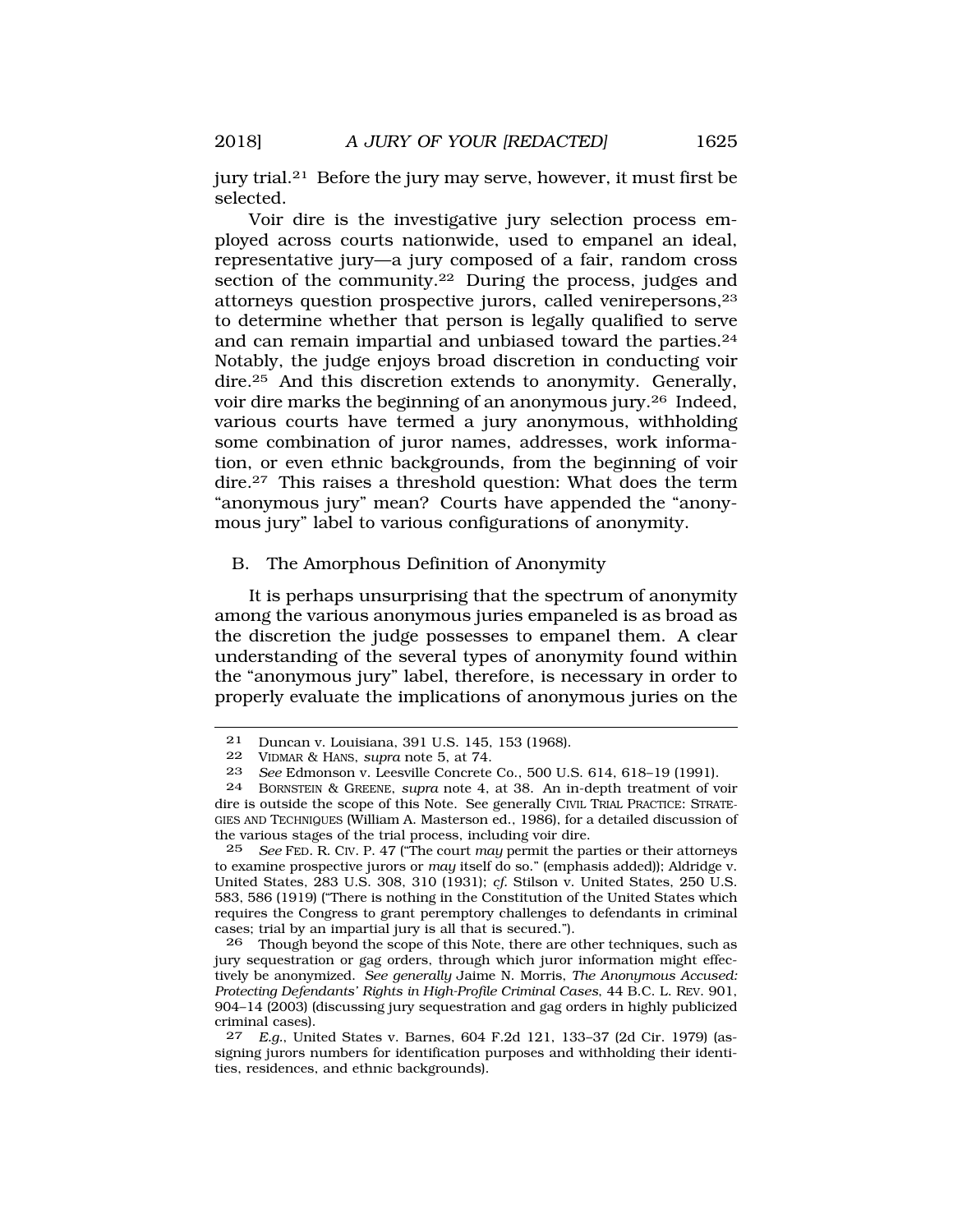court, the public, and the parties. In contradistinction to the "usual case"28 of a routinely selected jury, a jury is anonymous when certain information that would otherwise be available to the parties and court is withheld.29 Juror anonymity may thus be conceptualized on four axes: the quantity of information anonymized, the amount of parties barred from the anonymized information, the duration of anonymity, and the nature of the anonymized information divulged post-trial.

Myriad juror information may be anonymized, such as the jurors' names, ages, addresses, levels of education, and types of employment; the degree of anonymized information varies depending on the exigencies of the case.30 Among the least anonymizing forms of an anonymous jury is the "innominate jury": a jury in which the only piece of information withheld from the parties are the names of the jurors.31 A more anonymizing form of an anonymous jury is the aptly named "numbers jury," in which jurors are identified in court by a number instead of their name.32 Even within the term "numbers jury," however, disagreement exists as to the precise contours of that term.33 On the other end of the anonymity spectrum, courts have anonymized much more information. For example, in *United States v. Ross*, the court empaneled an anonymous jury that withheld the jurors' "names, addresses, places of employment, and spouses' names and places of employment."34 Notably, the *Ross* court withheld this information from the outset of the trial.35

Moreover, from whom—the parties, the public, the court, or counsel—juror information is withheld likewise varies. The common case involves the court withholding information from the public.36 Withholding information from the public, of

33 *See* Perez v. People, 302 P.3d 222, 225–26 (Colo. 2013) (referring to a jury as a numbers jury when jurors were identified in court by numbers yet both counsel and defendant knew the names of jurors).<br>34 Inited States v Ross 33 F 3d 1507 1519 (

<sup>28</sup> United States v. Ross, 33 F.3d 1507, 1519 n.22 (11th Cir. 1994) ("In the usual case, the parties know the names, addresses, and occupations of potential jurors, as well as those of any spouses . . . .").

<sup>29</sup> *See* State v. Sandoval, 788 N.W.2d 172, 194 (Neb. 2010).<br>30 *Id.* at 195-96

<sup>30</sup> *Id.* at 195–96.

<sup>31</sup> *See* United States v. Bowman, 302 F.3d 1228, 1236 (11th Cir. 2002).

Sandoval, 788 N.W.2d at 194 (noting that although jurors were identified in court by numbers, counsel, but not the defendant, knew the names of potential jurors).

<sup>34</sup> United States v. Ross, 33 F.3d 1507, 1519 (11th Cir. 1994).

Id. Moreover, the court ordered the jurors to meet in a location from which federal marshals would escort them to and from the courthouse; this was done out of concerns for security and presumably anonymity. *Id.* 

<sup>36</sup> *See, e.g.*, United States v. Black, 483 F. Supp. 2d 618, 624 (N.D. Ill. 2007).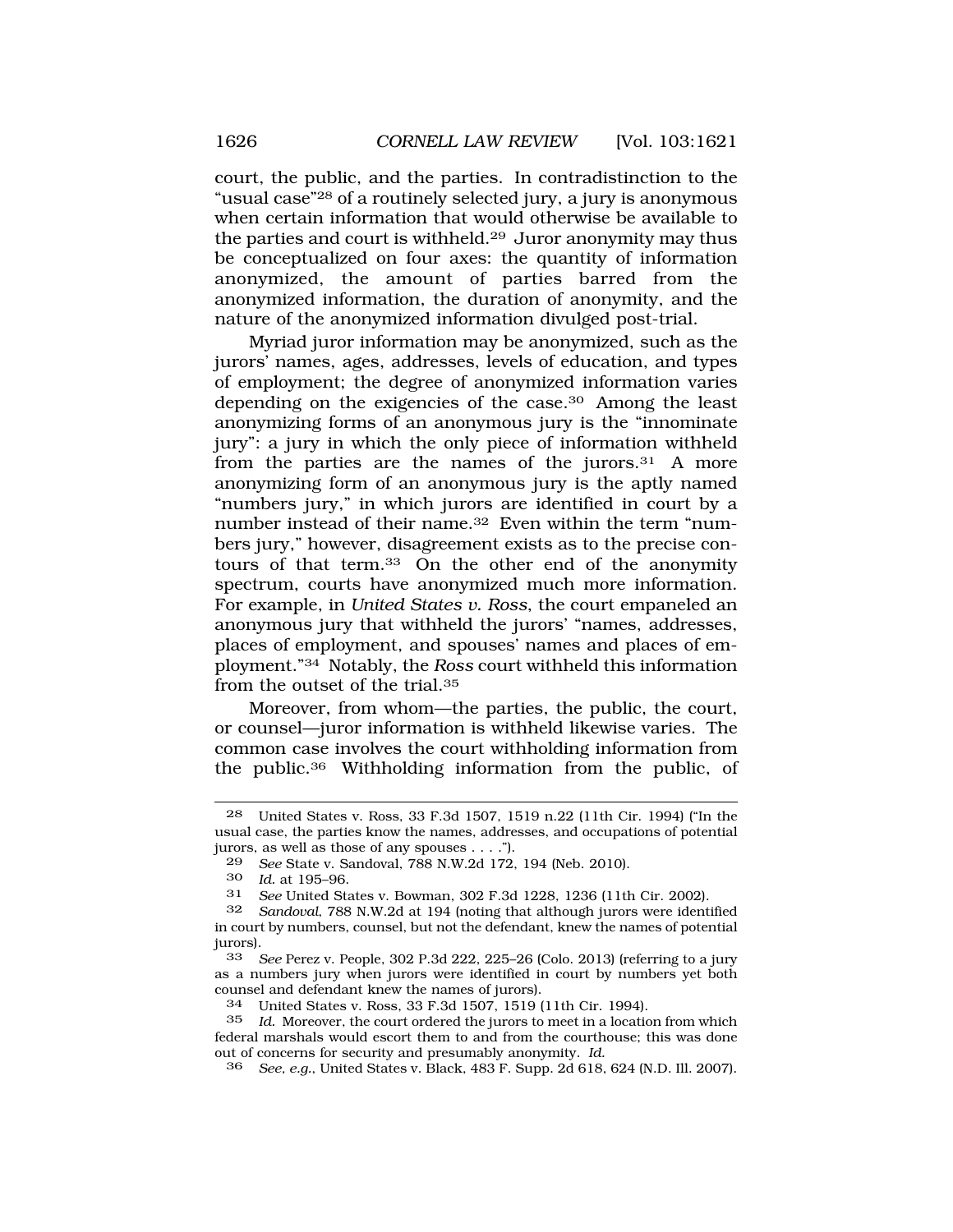course, intuitively raises questions regarding whether constitutional issues are implicated; these issues are discussed in Part III below. Courts have also withheld juror information from the defendant and the public; in *Ross*, for example, the court withheld the juror information previously mentioned from both the defendant and the public, reasoning that the defendant had "previously attempted to interfere with the judicial process" and that "harmful pretrial publicity had occurred."37 In another case, a court disclosed juror information to the defendant's counsel, but ordered that they not disclose the information to anyone, including the defendant.38

Furthermore, the timing when it comes to releasing previously withheld information and the extent of the information divulged varies. For example, in *United States v. Brown*, the court empaneled an anonymous jury and took a particularly stringent approach toward timing and information divulged when it denied a news media request for juror information post-verdict.39 Courts have, on the other hand, imposed durational limits on anonymity; in *United States v. Doherty*, for example, the court allowed juror information to be withheld from the public for only seven days post-verdict.40 Moreover, even if courts choose to lift the veil of anonymity, they might nevertheless not divulge all previously anonymized information. Courts might, for example, completely withhold all information, as in *Brown*,<sup>41</sup> but they might also release anonymized information in a generalized way so as to preserve a heightened degree of anonymity that detailed information would not have. Consider, for example, *United States v. Melendez*, where the court did not divulge the jurors' first names, specific addresses, and places of employment, but did divulge their surnames, counties and general areas of residence, and types of employment.42

In sum, courts have approached the label of anonymous juries in myriad ways. Indeed, the broad discretion involved in empaneling an anonymous jury—a matter of "trial administration"43—gives courts wide latitude in determining exactly what

41 *Brown*, 250 F.3d at 918.

<sup>37</sup> *See Ross*, 33 F.3d at 1519.

<sup>38</sup> State v. Sandoval, 788 N.W.2d 172, 194 (Neb. 2010).

<sup>39 250</sup> F.3d 907, 910 (5th Cir. 2001).

<sup>40 675</sup> F. Supp. 719, 725 (D. Mass. 1987) ("Lifting the [anonymity] order seven days after the return of the verdict thus accommodates all the relevant interests. . . .").

<sup>42 743</sup> F. Supp. 134, 138–39 (E.D.N.Y. 1990).

<sup>43</sup> *See* United States v. Edmond, 52 F.3d 1080, 1090 (D.C. Cir. 1995).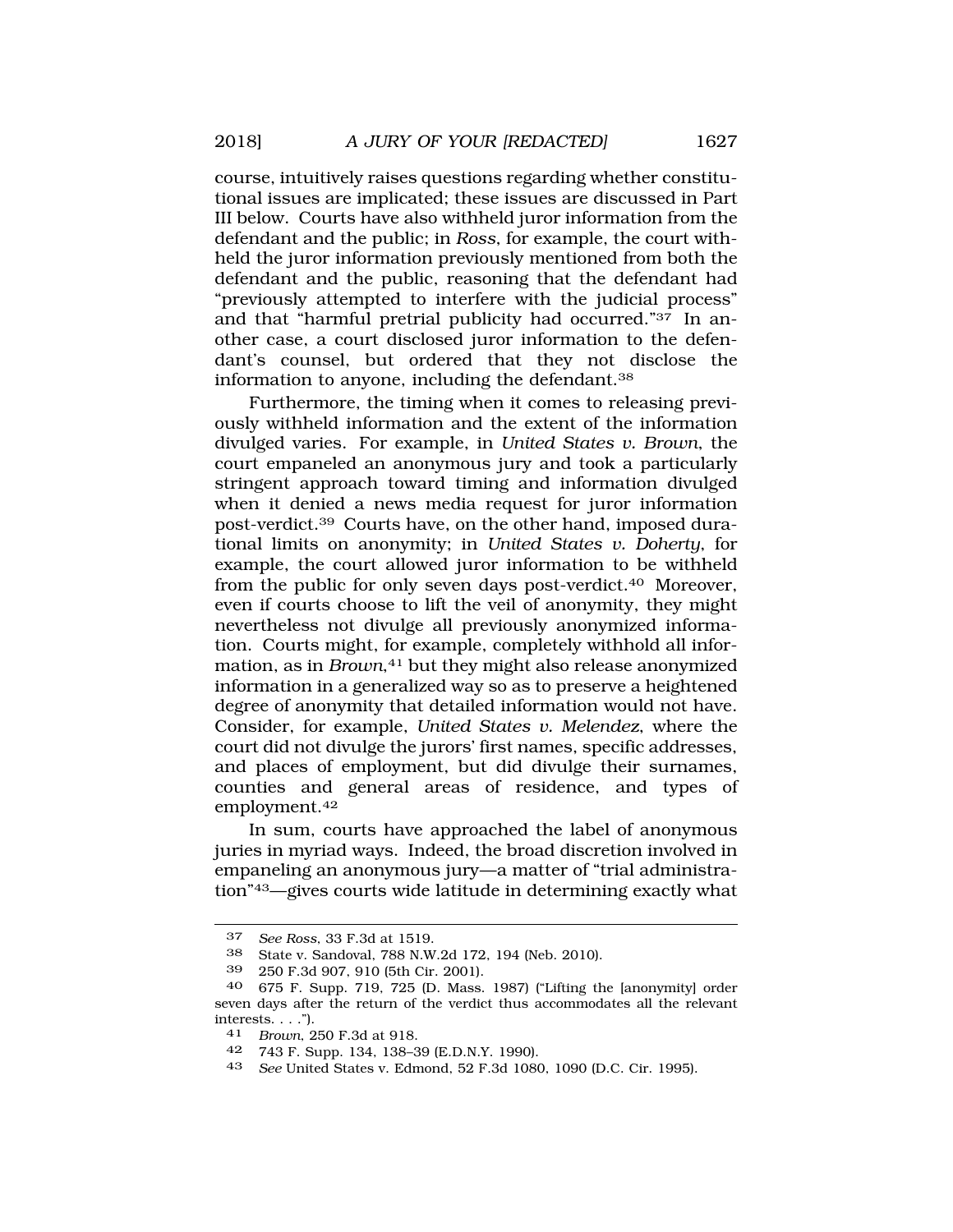form their anonymous juries will take. In fact, courts might withhold a variety of juror information as early as voir dire. Furthermore, courts might withhold the information from some of the parties, from the public, or it might withhold the information solely from the defendant, while allowing counsel access. Moreover, courts might set deadlines for disclosure, and, even upon disclosure, courts retain discretion with regards to the type and specificity of information divulged. Thus, there exists a wide spectrum bookended by the routine, non-anonymous jury on one end and the completely anonymous jury on the other. There is not, however, a uniform framework for empaneling an anonymous jury. Indeed, various approaches exist among federal and state courts regarding when an anonymous jury might properly be empaneled.

II

#### ANONYMOUS JURIES AMONG THE COURTS

Though the anonymous jury is but a few decades removed from its inception—a mere fry in the ocean of jury history—it has proliferated far and wide among both federal and state courts. Judicial power to empanel an anonymous jury is variously derived from local court rules, statutes, or common law. Notably, the United States Supreme Court has yet to squarely address anonymous juries: it has provided neither the circumstances in which an anonymous jury may be empaneled nor the analytical framework to determine whether an anonymous jury has been properly empaneled.44 Accordingly, various standards governing anonymous juries have arisen among federal and state courts. Before examining the anonymous jury in the modern context, however, an overview of the seminal case that produced this "judicial fluke"45 is instructive.

In *United States v. Barnes*, Judge Werker of the Southern District of New York empaneled the first completely anonymous jury in the trial of Leroy "Nicky" Barnes.46 Barnes, crime boss of the then-largest heroin distribution network in Harlem,<sup>47</sup> was tried along with fourteen co-defendants on a litany of

<sup>44</sup> *See* United States v. Blagojevich, 612 F.3d 558, 563 (7th Cir. 2010) ("[The United States Supreme Court] has [not] decided under what circumstances, and after what procedures, jurors' names may be kept confidential. . . .").<br> $45$  Abramovsky & Edelstein, supra note 8, at 458

<sup>45</sup> Abramovsky & Edelstein, *supra* note 8, at 458.

<sup>46 604</sup> F.2d 121 (2d Cir. 1979). 47 Barnes himself has told his story across myriad media. *See generally*  LEROY BARNES & TOM FOLSOM, MR. UNTOUCHABLE (2007) (detailing Barnes' criminal enterprise; his subsequent arrest, trial, and conviction; and his later life as state's evidence); MR. UNTOUCHABLE (Magnolia Pictures 2007) (same).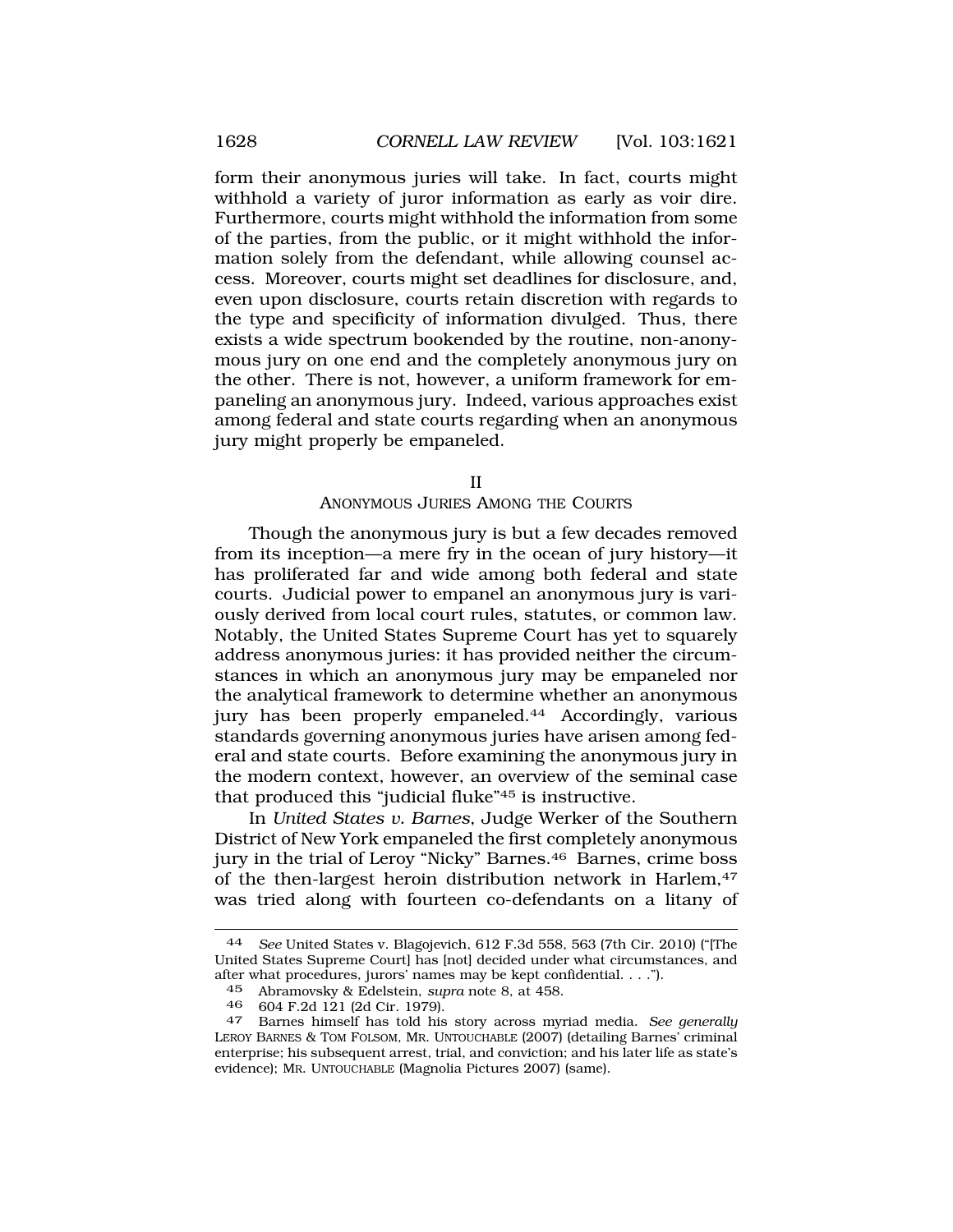charges including conspiracy, engaging in a continuing criminal enterprise, violating narcotics laws, and firearm possession.48 Notably, there were no threats to potential jurors before trial; government officials, however, received an anonymous telephone call that threatened to murder one of the Government's witnesses, who was being held in protective custody, if the witness cooperated with the Government at trial.49 This threat was not unfounded: before the trial began, another potential witness against Barnes was found dead.50 At trial, the court rejected the prosecution's motion to sequester the jury and instead prohibited disclosure of the venirepersons' names, addresses, religions, and ethnic backgrounds.51 Moreover, the trial judge neither solicited the views of either party nor did he allow any challenges to the procedure during trial.52 Ultimately, Barnes and ten of his co-defendants were found guilty.53 The defendants appealed, arguing that the anonymous jury violated their due process.<sup>54</sup> The Second Circuit was unpersuaded.55 It noted that neither statutory nor constitutional law compelled blanket disclosure of juror information.56 With regards to voir dire, the Second Circuit, after examining precedent, stated that all that was required was "some questioning as to identifiable issues connected in some way with persons, places, or things likely to arise during the trial."57 After noting the perils of organized-crime investigations, threat of jury tampering, media harassment of jurors, and the broad discretion a trial judge enjoys in conducting the trial,58 the Second Circuit explained that anonymity "com-

51 *Id.* at 135.

54 *Id.* at 133.

55 *Id.* at 142–43.

<sup>48</sup> *Barnes*, 604 F.2d at 130–31.

<sup>49</sup> *Id.* at 136 ("[The Government] was called by an anonymous caller who allegedly said, about [the witness]: 'If he does anything, he'll be dead.'").

<sup>50</sup> *Id.* at 137 n.7 ("Indeed, on the eve of trial, in September 1977, a potential witness Shepard Franklin, was reportedly murdered at the Harlem River Motors Garage—the site of much of the trafficking in this case." (citation omitted)).<br> $51 \text{ Id}$  at 135

<sup>52</sup> *Id.* at 169 ("[E]very time counsel for the defendants sought to challenge the district court's ruling, either orally or in writing, their requests were sharply denied.").

<sup>53</sup> *Id.* at 133. Barnes's conviction on the charge of continuing criminal enterprise resulted in a life sentence. *Id.* at 156.

<sup>56</sup> *See id.* at 144. The Second Circuit acknowledged the existence of 18 U.S.C. § 3432, which requires disclosure of potential jurors' names and addresses, but noted its inapplicability to non-capital cases. *Id.* at 143 n.11.

<sup>57</sup> *Id.* at 139.

<sup>58</sup> *Id.* at 137 ("A general principle of law thus has been developed that the trial judge has broad discretion in conducting the *voir dire*, . . . as he does in his conduct of the trial generally." (citations omitted)).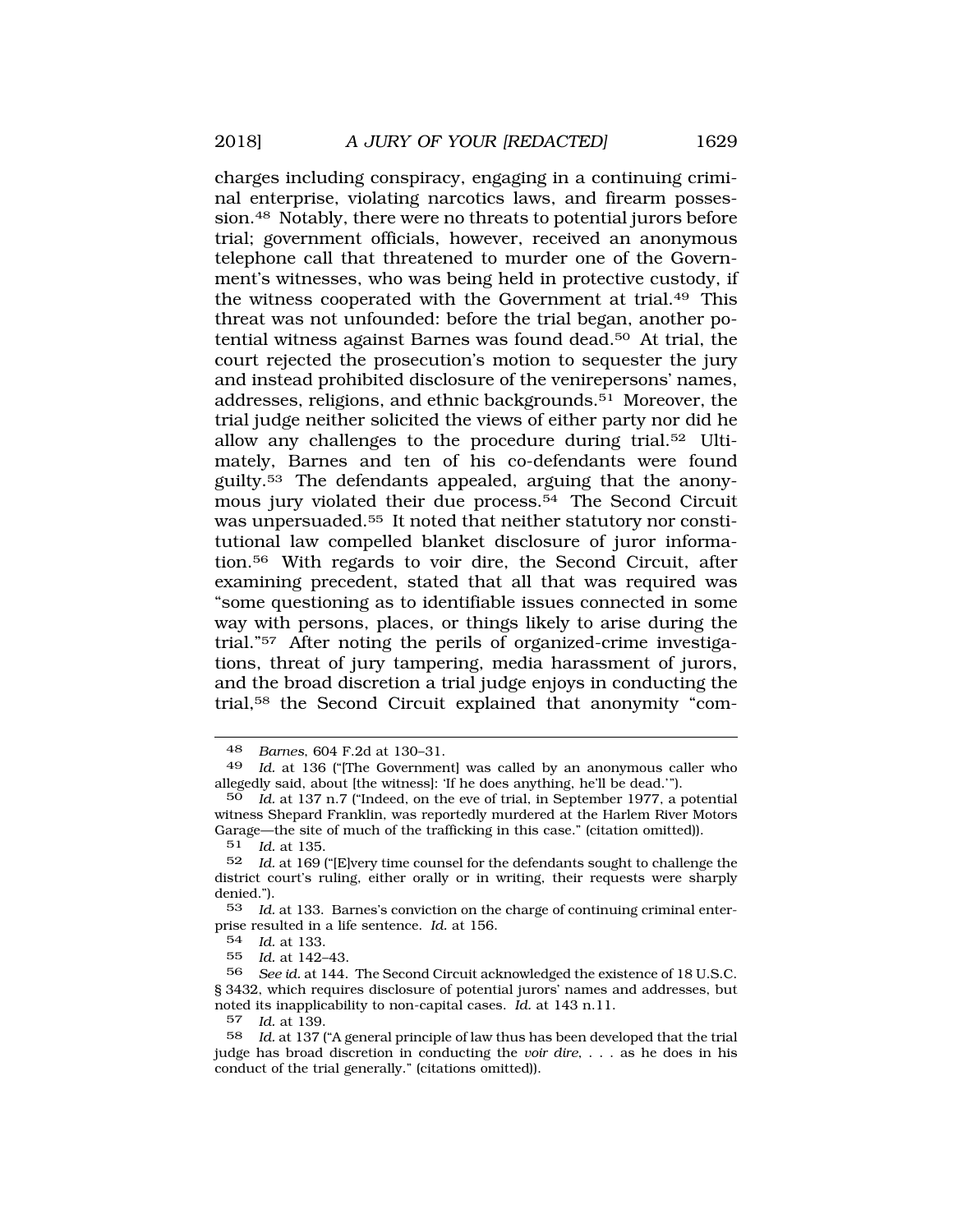ported with [the court's] obligation to protect the jury, to assure its privacy, and to avoid all possible mental blocks against impartiality."59 The Second Circuit thus upheld the empanelment of an anonymous jury and provided the principles that underlie its use to this day.60

### A. Federal Courts

Since their spontaneous beginnings in the Northeast, anonymous juries have spread across the United States—every federal circuit has empaneled an anonymous jury.61 Most circuits, although requiring some evidence that warrants anonymity, adhere to a similar test that empowers the trial judge with broad discretion to empanel an anonymous jury.

Across the majority of circuits, an anonymous jury may be empaneled if two conditions are met. The trial court must first "conclud[e] that there is [a] strong reason to believe the jury needs protection"; if that condition is met, then the court must take "reasonable precautions to minimize any prejudicial effects on the defendant and to ensure that [the defendant's] fundamental rights are protected."62 If this two-pronged test is met, then an anonymous jury may be properly empaneled. Several factors have been articulated to guide trial judges when determining whether the first prong has been satisfied. In empaneling anonymous juries, courts generally consider: (1) the defendant's involvement in organized crime; (2) the defendant's participation in a group with the capacity to harm jurors; (3) the defendant's past attempts to interfere with the judicial process or witnesses; (4) the potential that, if convicted, the defen-

<sup>59</sup> *Id.* at 141. The Second Circuit, additionally, pointed to the fact that two defendants were entirely acquitted as indicative that all the defendants were accorded all process due. *See id.* at 143 n.12. *But see* Christopher Keleher, *The Repercussions of Anonymous Juries*, 44 U.S.F. L. REV. 531, 536–37 (2010) (describing Barnes and another co-defendant's semi-botched attempt to bribe an acquaintance that had been selected as a juror in their case).

<sup>60</sup> *Barnes*, 604 F.2d at 143. Not all Judges agreed with the result reached. *See id.* at 170–74 (Meskill, J., dissenting) (noting with concern that anonymity could not guarantee impartiality and undermined peremptory challenges). The Supreme Court, however, denied the petition for writ of certiorari. Barnes v. United States, 446 U.S. 907 (1980).

<sup>61</sup> *See, e.g.*, United States v. White, 810 F.3d 212 (4th Cir. 2016); United States v. Ramirez-Rivera, 800 F.3d 1 (1st Cir. 2015); United States v. Deitz, 577 F.3d 672 (6th Cir. 2009); United States v. Shryock, 342 F.3d 948 (9th Cir. 2003); United States v. DiDomenico, 78 F.3d 294 (7th Cir. 1996); United States v. Darden, 70 F.3d 1507 (8th Cir. 1995); United States v. Krout, 66 F.3d 1420 (5th Cir. 1995); United States v. Edmond, 52 F.3d 1080 (D.C. Cir. 1995); United States v. Ross, 33 F.3d 1507 (11th Cir. 1994); United States v. Paccione, 949 F.2d 1183 (2d Cir. 1991); United States v. Scarfo, 850 F.2d 1015 (3d Cir. 1988).

<sup>62</sup> *See Paccione*, 949 F.2d at 1192 (citations omitted).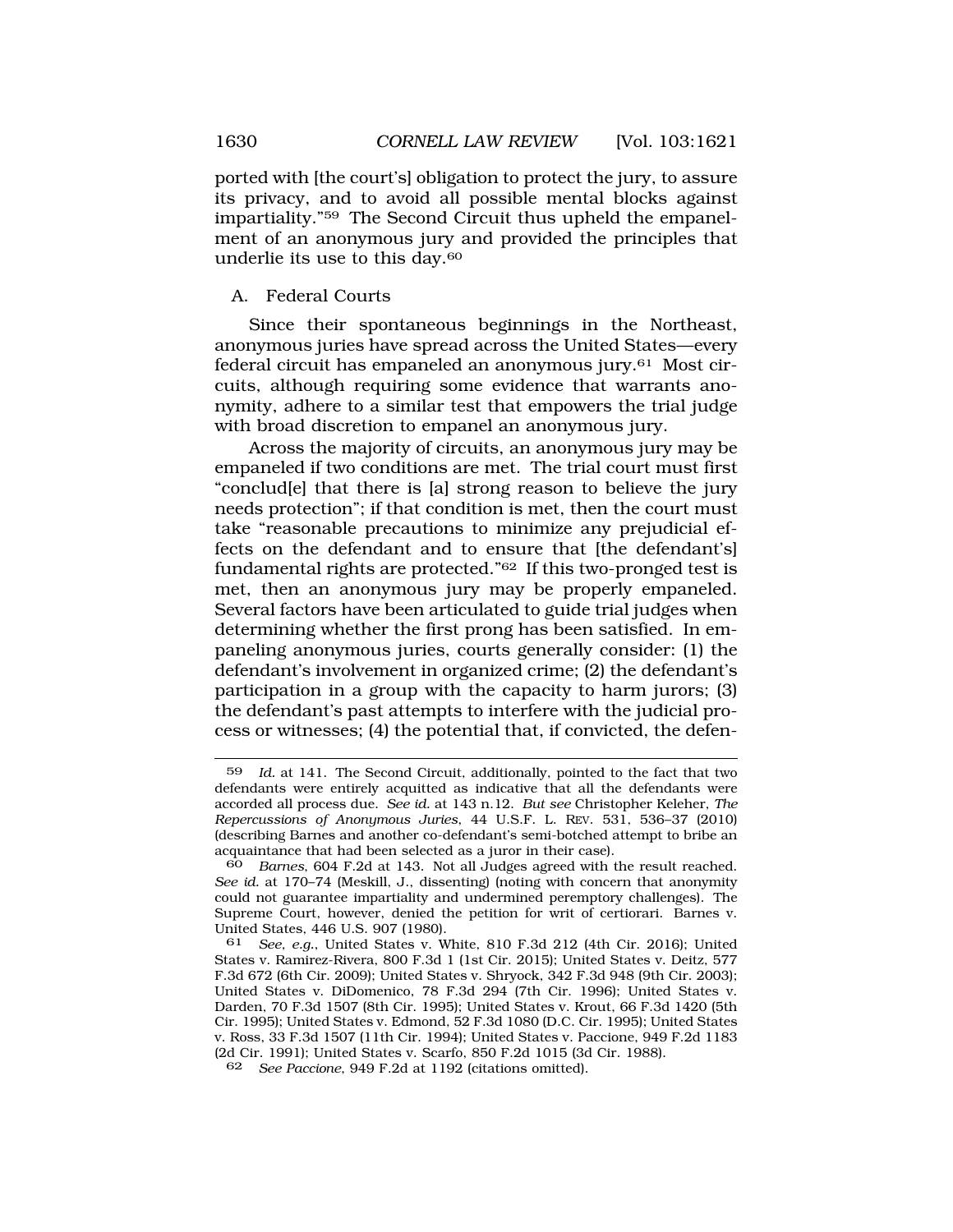dant will suffer a lengthy incarceration and substantial monetary penalties; and (5) whether extensive publicity exists that could enhance the possibility that jurors' names would become public and expose them to intimidation and harassment.63 With regards to the test's second prong, courts have given curative instructions to mitigate the prejudicial risk anonymous empanelment poses; instead of focusing on juror safety from the defendant as justification for anonymity, these instructions typically attribute anonymity toward the need to protect the jury from harassment from the media.64 The decision whether to empanel an anonymous jury is "entitled to deference and is subject to abuse of discretion review."65 Some

64 *Shryock*, 342 F.3d at 972–73. *United States v. Thomas* exemplifies a typical instruction:

Now, this should be a very interesting case. Undoubtedly, it could receive considerable publicity, newspaper, radio and television. The media and the public may be curious concerning the identity of the participants, the witnesses, the lawyers and the jurors. That curiosity and its resultant comments might come to the attention of the jury selected here and possibly impair its impartiality by viewpoints expressed, comments made, opinions, inquiries and so forth.

Now, such outside influences could tend to distort what goes on in court, the evidence, and be distracting and divert the attention of the jury, and it might result in people prying into personal affairs of the participants, including those selected as jurors, who are selected only to judge the evidence in the case that can legally come before you, and thus to distort and distract attention from the case.

Consequently, taking into consideration all the circumstances, I have decided that in selecting those who will serve as the jury your name, your address and your place of employment will remain anonymous during the trial of this case, and that's the reason why you have been given numbers.

This will serve to ward off curiosity and seekers for information that might otherwise infringe on your privacy and it will aid in insulating and sheltering you from unwanted and undesirable publicity and embarrassment and notoriety and any access to you which would interfere with preserving your sworn duty to fairly, impartially and independently serve as jurors. It will permit the media complete freedom of coverage of this trial.

United States v. Thomas, 757 F.2d 1359, 1365 n.1 (2d Cir. 1985).

65 *Krout*, 66 F.3d at 1426. Under the abuse of discretion standard, a reviewing court inquires whether the decision reached by the lower court was "grossly unsound, unreasonable, illegal, or unsupported by the evidence." *Abuse of Discretion*, BLACK'S LAW DICTIONARY (10th ed. 2014); *e.g.*, United States v. Sanchez, 74 F.3d 562, 564–65 (5th Cir. 1996) (concluding that the trial court abused its discretion in empaneling an anonymous jury when there was no extensive media publicity and defendant, a police officer, was not involved in organized crime, did

<sup>63</sup> *Krout*, 66 F.3d at 1427; *see also* United States v. Mostafa, 7 F. Supp. 3d 334, 336–37 (S.D.N.Y. 2014) ("[T]hree factors that a district court should examine [to determine whether to empanel an anonymous jury are]: (1) whether the charges against the defendant are serious, (2) whether there is a substantial potential threat of corruption to the judicial process, and (3) whether considerable media coverage of the trial is anticipated.").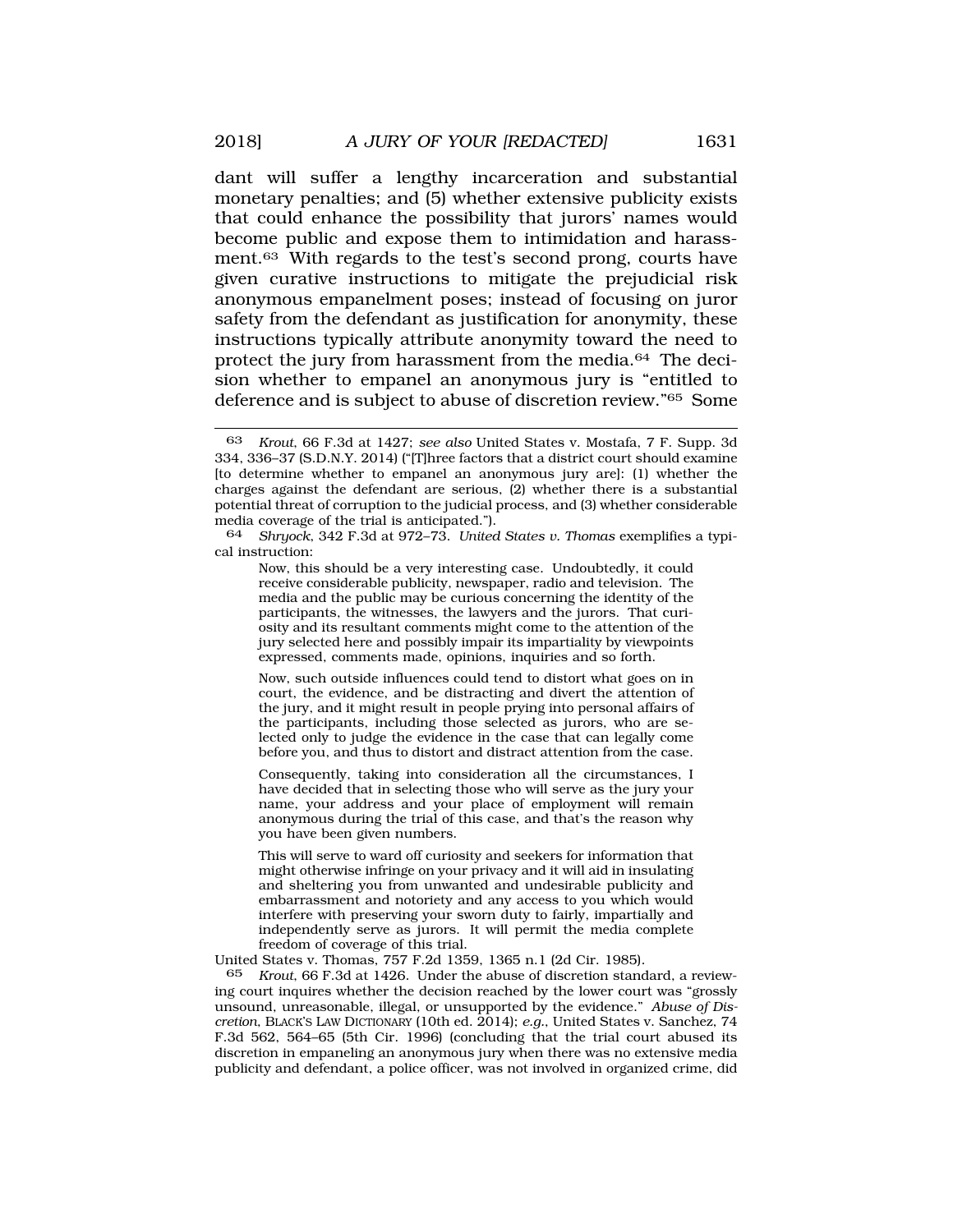circuits, however, have applied a plain error standard of review when no objection to the empanelment of an anonymous jury is made on the record.66 Although "something more" than a terrorism or organized-crime label is required to justify anonymity, this does not appear to be a particularly demanding finding to make.67 Logistically, one way in which courts preserve juror anonymity is by employing marshals who transport jurors from an undisclosed location to the courthouse.<sup>68</sup>

The heavily followed and publicized trial of former Louisiana Governor Edwin Edwards and several others illustrates the application of the majority rule in the modern context: anonymous juries—no longer confined to organized-crime trials empaneled amid concerns about juror privacy and harassment.<sup>69</sup> Edwards, an infamous politician,<sup>70</sup> and his co-defendants, some of whom were other government officials, were indicted on charges that included "numerous counts of con-

66 *See, e.g.*, United States v. White, 698 F.3d 1005, 1018 (7th Cir. 2012). A plain error is a substantial error that if left uncorrected violates due process and damages the integrity of the judicial process. *Plain Error*, BLACK'S LAW DICTIONARY (10th ed. 2014); *see also* FED. R. CRIM. P. 52(b); CLERMONT, *supra* note 65, at 45–46, 48 ("The power to reverse for plain error is an exception to the adversary principle of party-presentation . . . .").

67 *See, e.g.*, United States v. Gambino, 809 F. Supp. 1061, 1066 (S.D.N.Y. 1992) (finding that defendants' alleged association with an organized crime family that had a history of interference with the judicial process justified empanelment of an anonymous jury); *see also* United States v. Vario, 943 F.2d 236, 241 (2d Cir. 1991) ("This 'something more' can be a demonstrable history or likelihood of obstruction of justice on the part of the defendant . . . or a showing that trial evidence will depict a pattern of violence by the defendant[] . . . such as would cause a juror to reasonably fear for his own safety.").

68 *See, e.g.*, United States v. Ross, 33 F.3d 1507, 1519 (11th Cir. 1994). Another way to preserve juror anonymity is by use of the aforementioned "numbers jury": the court assigns each juror a number and only refers to the juror by that number during the trial.

69 United States v. Brown, 250 F.3d 907, 918–19 (5th Cir. 2001).

Since beginning his political career in 1954, Edwin Edwards has been a colorful and controversial state senator, a member of the U.S. House of Representatives, and a four-term governor of Louisiana; ultimately, he served eight years in prison after being found guilty of racketeering charges. *See* Bill Nichols, *Edwin Edwards' Last Stand*, POLITICO (Apr. 10, 2014 5:05 AM), https://www. politico.com/story/2014/04/edwin-edwards-louisiana-2014-elections-105563 [https://perma.cc/AZH5-FXYD] (reporting 86-year-old Edwards's post-prison campaign for Congress); *see also* Sean Sullivan, *The Greatest Quotes of Edwin Edwards*, WASH. POST. (Mar. 17, 2014), https://www.washingtonpost.com/news/ the-fix/wp/2014/02/20/edwin-edwardss-greatest-hits-crooks-super-pacs-andviagra/ [https://perma.cc/EH2X-6DD7] ("I will be a model prisoner as I was a model citizen.").

not attempt to harm jurors, and had not attempted to interfere with the judicial process); *see also* KEVIN M. CLERMONT, STANDARDS OF DECISION IN LAW: PSYCHOLOGI-CAL AND LOGICAL BASES FOR THE STANDARD OF PROOF, HERE AND ABROAD 45–46 (2013) (discussing that the abuse of discretion standard is ambiguous in theory but concrete in application).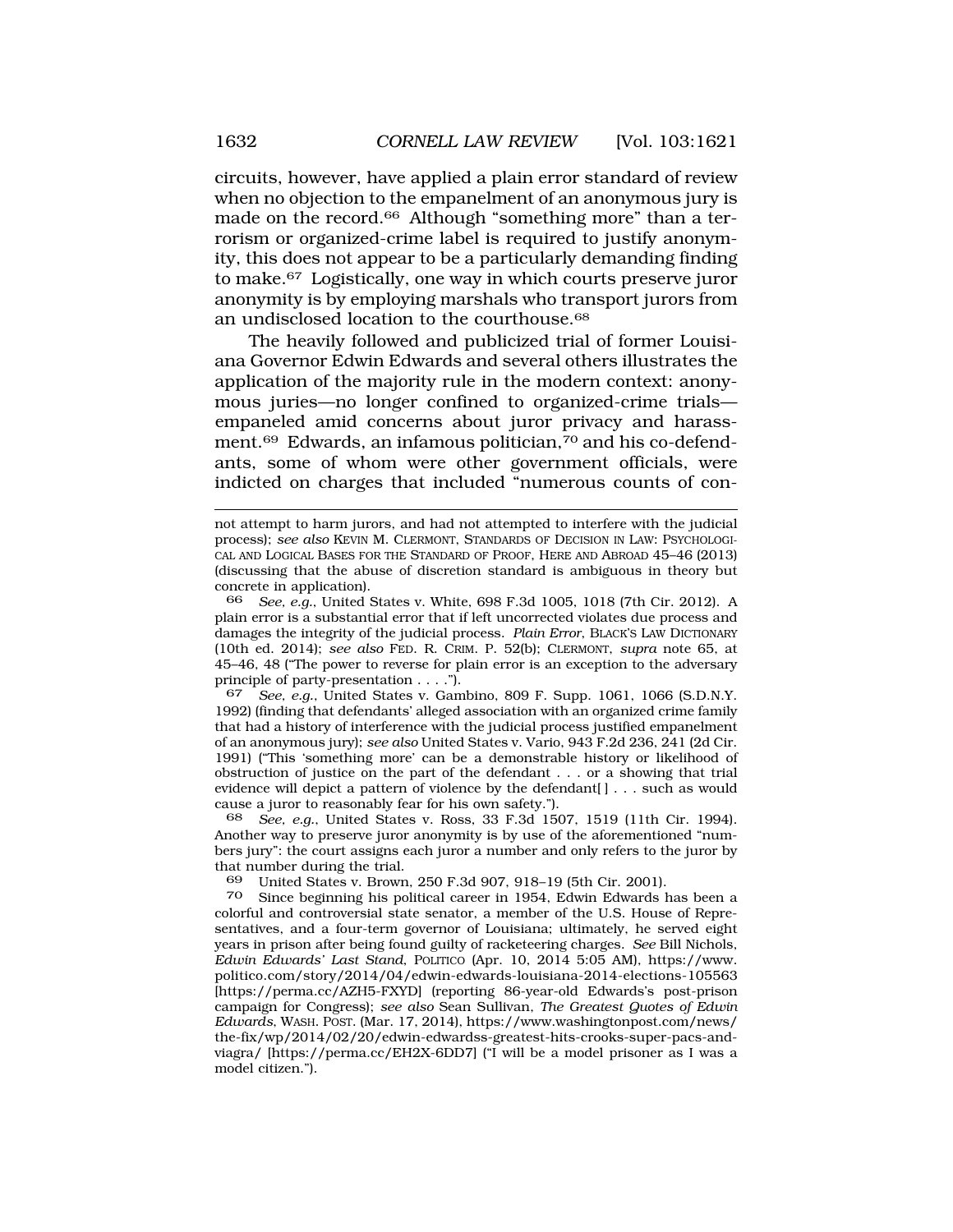spiracy, mail and wire fraud, insurance fraud, making false statements, and witness tampering."71 The United States moved for an anonymous jury, and the defendants opposed the motion.72 The district court discussed three factors that justified empanelment of an anonymous jury: the defendants attempted to interfere with the judicial process through witness tampering, attempted to bribe a judge, and attempted to illegally terminate a federal investigation; the defendants faced potentially lengthy incarceration and substantial monetary penalties; and this case and other related trials received extensive publicity.73 Remarkably, there were neither elements of organized crime nor physical danger toward the potential jurors;74 the district court nevertheless granted the motion and empaneled an anonymous jury.75 Indeed, the district court was particularly concerned with juror privacy and harassment concerns when noting that in a previous, related trial, the media "aggressively followed, identified, and contacted jurors in violation of the anonymous jury order" and that the media's conduct "strongly counsels the Court to protect the panel from foreseeable harassment by the media and others."76 Although the anonymous jury was not challenged on appeal, the Fifth Circuit noted that, due in part to "[v]ery real threats . . . posed by excessive media coverage," the trial judge's decision to empanel an anonymous jury was appropriate.77

## B. State Courts

In keeping with their role as laboratories of democracy,78 states generally exhibit a more diverse approach to anonymous juries. At present, a considerable number of states permit the possibility of anonymous juries through either a statutory or

76 *Id.* at 911.

77 *See id.* at 922.

<sup>71</sup> *Brown*, 250 F.3d at 910.

<sup>72</sup> *Id.* 

<sup>73</sup> *Id.* at 910–11.

<sup>74</sup> Whether a group of government officials abusing their positions for illgotten gains constitutes organized crime is a question beyond the scope of this Note.

<sup>75</sup> *Brown*, 250 F.3d at 910 (withholding jurors' names, addresses, and places of employment).

<sup>78</sup> *See* New State Ice Co. v. Liebmann, 285 U.S. 262, 311 (1932) (Brandeis, J., dissenting) ("It is one of the happy incidents of the federal system that a single courageous state may, if its citizens choose, serve as a laboratory; and try novel social and economic experiments without risk to the rest of the country.").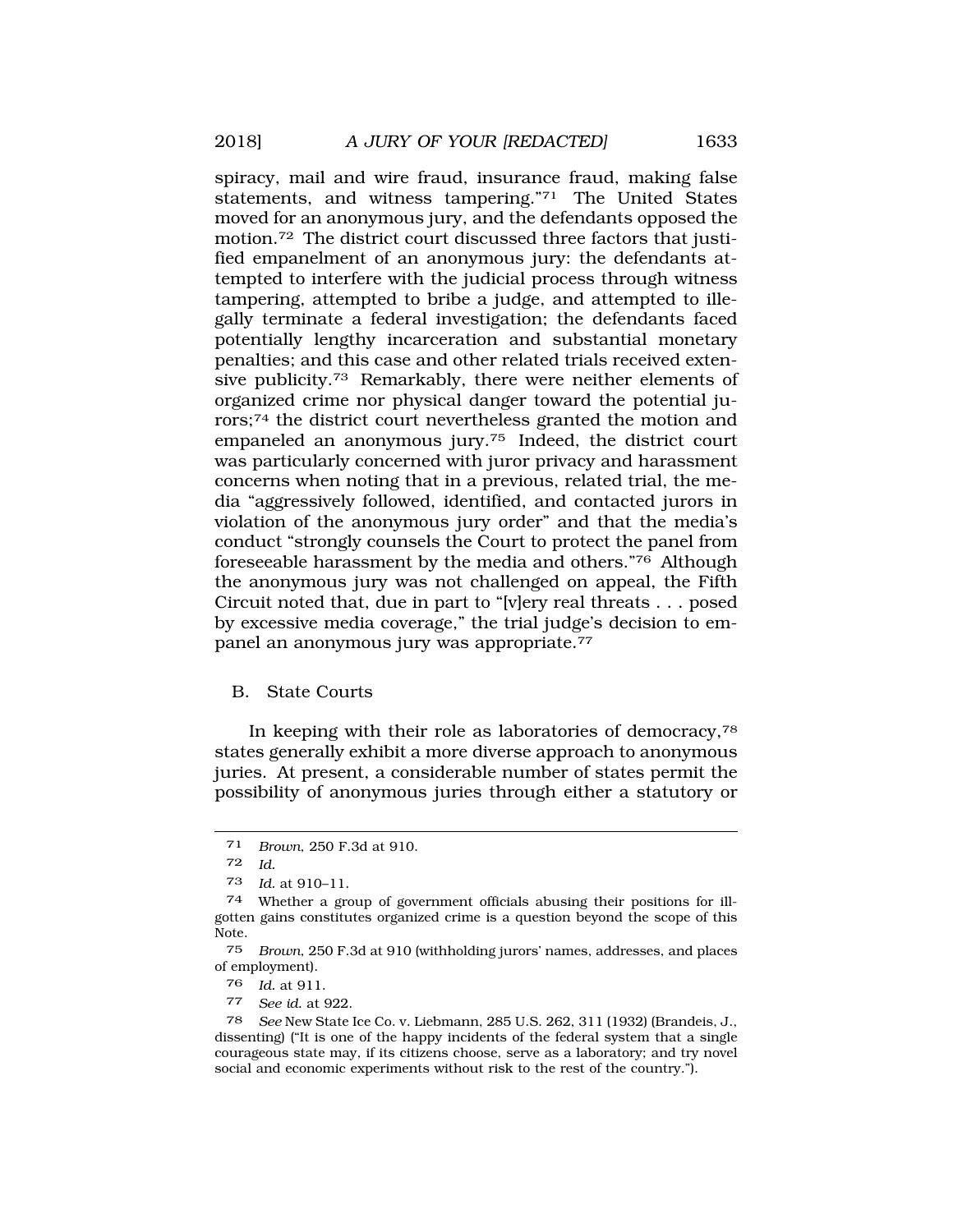common law grant of power to the trial judge, as illustrated in *Figure 1*.79



FIGURE 1 ANONYMOUS JURIES AMONG STATES

79 *See* CAL. CIV. PROC. CODE § 237 (West 2017); COLO. REV. STAT. § 13-71-136 (2017); DEL. CODE ANN. tit. 10, § 4513 (2017); HAW. REV. STAT. §§ 612-18 to -27 (2017); IDAHO CODE § 2-220 (2017); IND. CODE § 33-28-5-12 (2017); ME. REV. STAT. ANN. tit. 14, § 1254-B (2017); MD. CODE ANN., CTS. & JUD. PROC. § 8-202 (West 2017); MINN. R. CRIM. P. 26.02 (2017); MISS. CODE ANN. § 13-5-32 (2017); N.D. CENT. CODE § 27-09.1-09 (2017); UTAH R. CRIM. P. 18 (2017); State v. Rodriguez, No. 1 CA-CR 15-0659, 2017 WL 443528 (Ariz. Ct. App. Feb. 2, 2017); Perez v. People, 302 P.3d 222 (Colo. 2013); Gannett Co. v. State, 571 A.2d 735 (Del. 1989); State v. Samonte, 928 P.2d 1 (Haw. 1996); People v. Collins, 813 N.E.2d 285 (Ill. App. Ct. 2004); Green v. State, 994 N.E.2d 1276 (Ind. Ct. App. 2013); State v. Robinson, 363 P.3d 875 (Kan. 2015), *cert. denied*, 137 S. Ct. 164 (2016); Commonwealth v. Angiulo, 615 N.E.2d 155 (Mass. 1993); People v. Williams, 616 N.W.2d 710 (Mich. Ct. App. 2000); Golnick v. Callender, 860 N.W.2d 180 (Neb. 2015); State v. Hill, 749 N.E.2d 274 (Ohio 2001); State v. Washington, 330 P.3d 596 (Or. 2014) (en banc); Commonwealth v. Long, 922 A.2d 892 (Pa. 2007); State v. Ivy, 188 S.W.3d 132 (Tenn. 2006), *cert. denied*, 549 U.S. 914 (2006); State v. Ross, 174 P.3d 628 (Utah 2007); State v. Thompson, No. 23805-5-II, 2001 Wash. App. LEXIS 49 (Wash. Ct. App. Jan. 12, 2001); State v. Tucker, 657 N.W.2d 374 (Wis. 2003). In past years, legislators in Connecticut and New Jersey have introduced bills regarding anonymous juries, but they were not enacted. *See* H.B. 5841, 2015 Gen. Assemb., Jan. Sess. (Conn. 2015) (proposing complete anonymity to prospective jurors in criminal cases); Assemb. B. 1776, 213th Leg., Reg. Sess. (N.J. 2008) (proposing procedure for empaneling anonymous juries). Interestingly, although Louisiana courts have not empaneled anonymous juries, they have expressly used factors from the majority federal test when determining whether to disclose the identity of a *witness* to a defendant. *See* State v. Le, 188 So. 3d 1072, 1080 (La. Ct. App. 2015).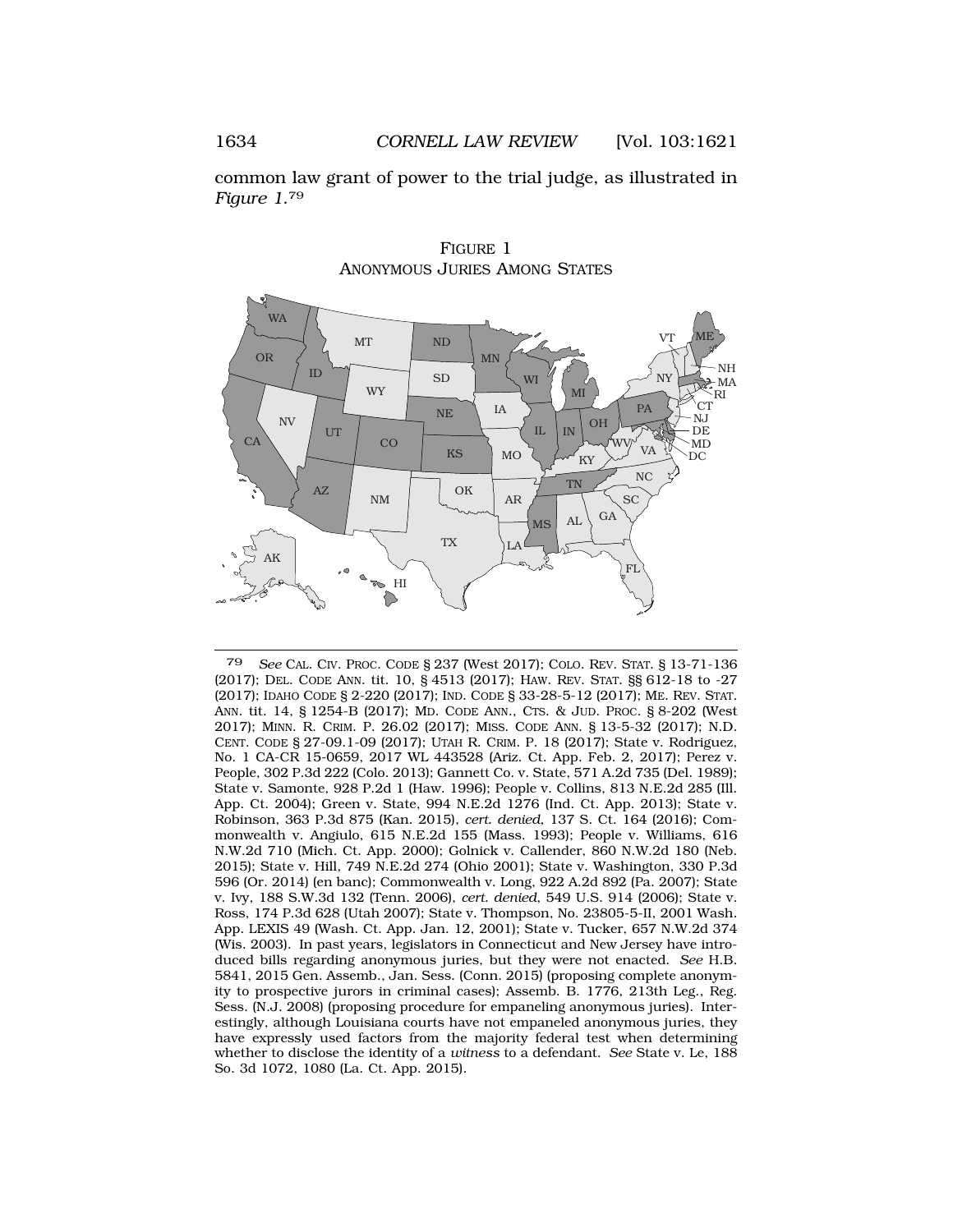Some states, like Tennessee and Utah, have simply adopted the majority federal test.<sup>80</sup> Other states, like Minnesota, expressly provide a framework for empaneling anonymous juries in their rules of criminal procedure.81 In a similar vein, California provides a statutory path toward revealing juror information post-verdict: any person, upon a showing of good cause, may access withheld juror information unless there is a "compelling interest against disclosure."82 Indeed, the principles underlying the use of anonymous juries in state courts are consonant with the principles in federal courts. State courts, generally, look toward whether protecting the jurors from danger, intimidation, or harassment justifies the risk of infringing the defendant's presumption of innocence.83

New York, however, counts itself among the states that currently bar the use of anonymous juries. $84$  Its state courts have construed their jury selection statute, CPL 270.15, to generally allow judges to only withhold juror addresses; they are, on the other hand, prohibited from withholding juror names.<sup>85</sup> Indeed, a recent case, *People v. Flores*, appeared to be the paradigmatic case for empaneling an anonymous jury. There, the trial judge *sua sponte* empaneled an anonymous jury in a criminal case involving four defendants reputed to be violent gang members.86 The appellate court, on appeal, held that the anonymous jury violated the defendants' right to a fair trial.87 More notable than the majority's decision, however, was Judge Dillon's dissent. He began by first noting that an anonymous jury had already been empaneled in a New York court before the passage of CPL 270.15.<sup>88</sup> Moreover, legislative intent indicated that CPL 270.15 was meant to safeguard prospective jurors in criminal cases who faced credible threats of "harm, intimidation, or bribery" and to let them serve as jurors without

84 *See* People v. Flores, 153 A.D.3d 182, 189 (N.Y. App. Div. 2017).

- 86 *See id.* at 184–85.
- 87 *See id.* at 188.
- 88 *Id.* at 206 (Dillon, J.P., dissenting).

<sup>80</sup> *See Ivy*, 188 S.W.3d at 144; *Ross*, 174 P.3d at 636–38.

<sup>81</sup> *See* MINN. R. CRIM. P. 26.02 (allowing anonymous jury empanelment but requiring, among other things, detailed findings of fact supporting the empanelment).

<sup>82</sup> CAL. CIV. PROC. CODE § 237(b) (explaining that a compelling interest against disclosure includes, among other things, protecting jurors from threats or danger of physical harm).

<sup>83</sup> *See Robinson*, 363 P.3d at 1006–07. State courts, like federal courts, allow the use of curative jury instructions as a means with which to minimize prejudice against the defendant. *E.g.*, *id.* at 1004.

<sup>85</sup> *See id.* at 188.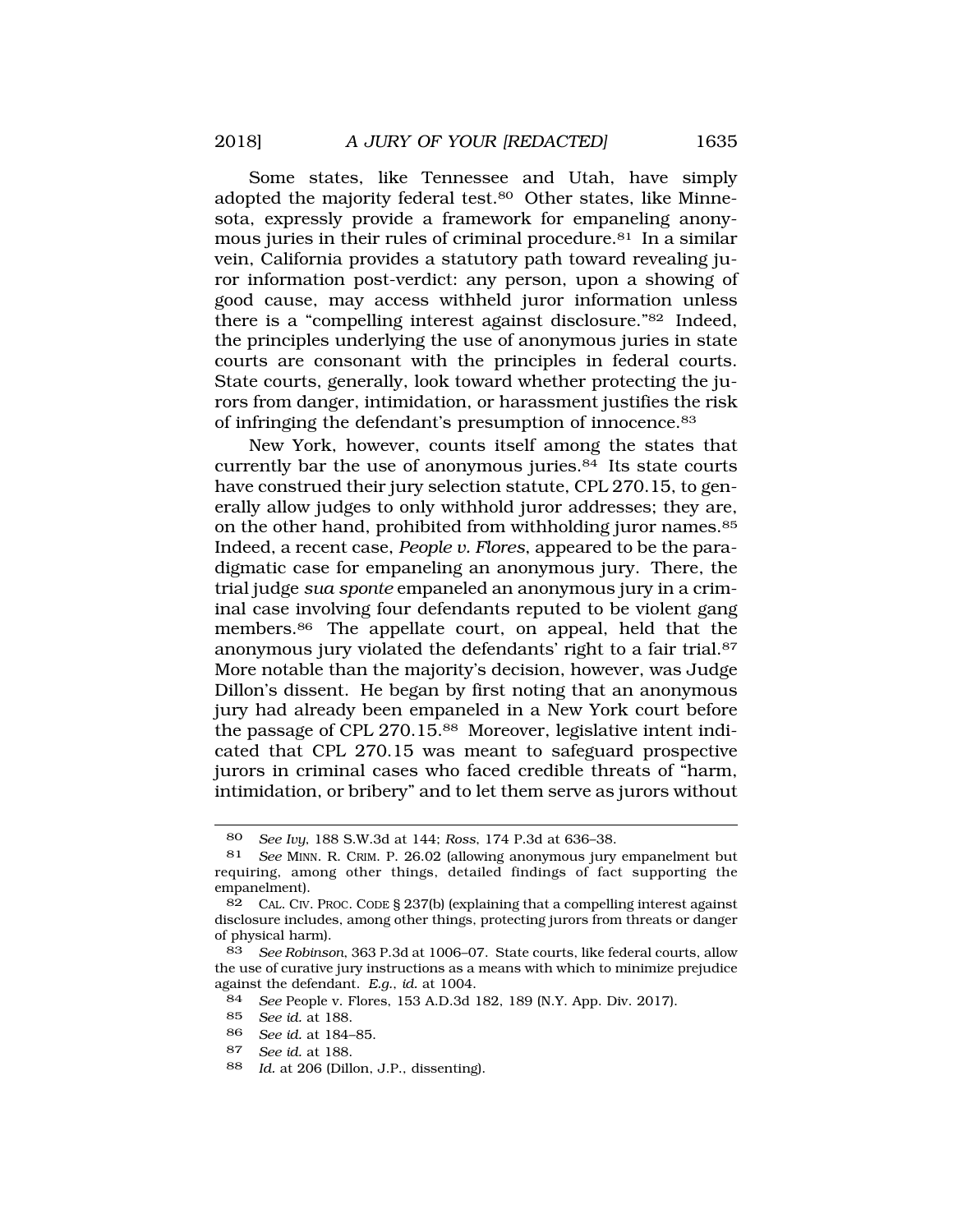fear of repercussions.89 But that salutary purpose, as Judge Dillon aptly notes, is frustrated by that very statute in the age of ubiquitous, Internet-connected devices and the prevalence of social media. A juror's address may yield a juror's "family relationships, employment details, and general background information[, all] immediately obtained at the courthouse."90 In other words, statutory construction underpinned by an understanding of 20th century technology is outdated when a wealth of juror information is one click away. Although his fellow judges were unpersuaded, Judge Dillon's dissent may prove convincing elsewhere—the court, after reversing the trial court and ordering a new trial, *sua sponte* granted the prosecution leave to appeal its decision to the New York Court of Appeals.<sup>91</sup> If appealed, it will be the first time New York's highest court considers the issue of anonymous juries.92

Anonymous juries are empaneled among state and federal courts. Though the federal and state courts that allow anonymous juries exhibit some variations among the tests used to empanel one, they are generally characterized by a broad grant of discretion to the trial judge. This, of course, allows the trial court to tailor procedures to meet the circumstances of the case before them. Yet concerns remain regarding the use of anonymous juries. Indeed, their use implicates interests beyond the courtroom.

#### III

#### THE IMPLICATIONS OF ANONYMOUS JURIES

Anonymous juries, by their very name, instantly evoke consideration for one actor within the judicial system—the jury. And understandably so. Concerns over juror safety, harassment, and undue influence provided the impetus for their

<sup>89</sup> *Id.* at 201.

<sup>90</sup> *See id.* at 207.

Id. at 215 (granting permission to appeal pursuant to N.Y. C.P.L.R. § 5602). The Second Department's unusual procedural move perhaps underscores the significance of this case. In contrast with the more well-known writ of certiorari process in the federal system, parties can ask New York appellate courts for a grant to appeal to the New York Court of Appeals; but an appellate court's *sua sponte* grant to appeal, although possible, is seldom seen and should be done "sparingly." *See* Rob Rosborough, *Second Department Grants Leave to Appeal to Court of Appeals Sua Sponte. Can It Do That?*, N.Y. APPEALS (July 6, 2017), https:// nysappeals.com/2017/07/06/second-department-grants-leave-to-appeal-tocourt-of-appeals-sua-sponte-can-it-do-that/ [https://perma.cc/5YUK-CZFJ] (analyzing the issue and noting that the N.Y. C.P.L.R., which the *Flores* court cited in its grant to appeal, is normally inapplicable in a criminal case like *Flores*).

<sup>92</sup> *See Flores*, 153 A.D.3d at 208.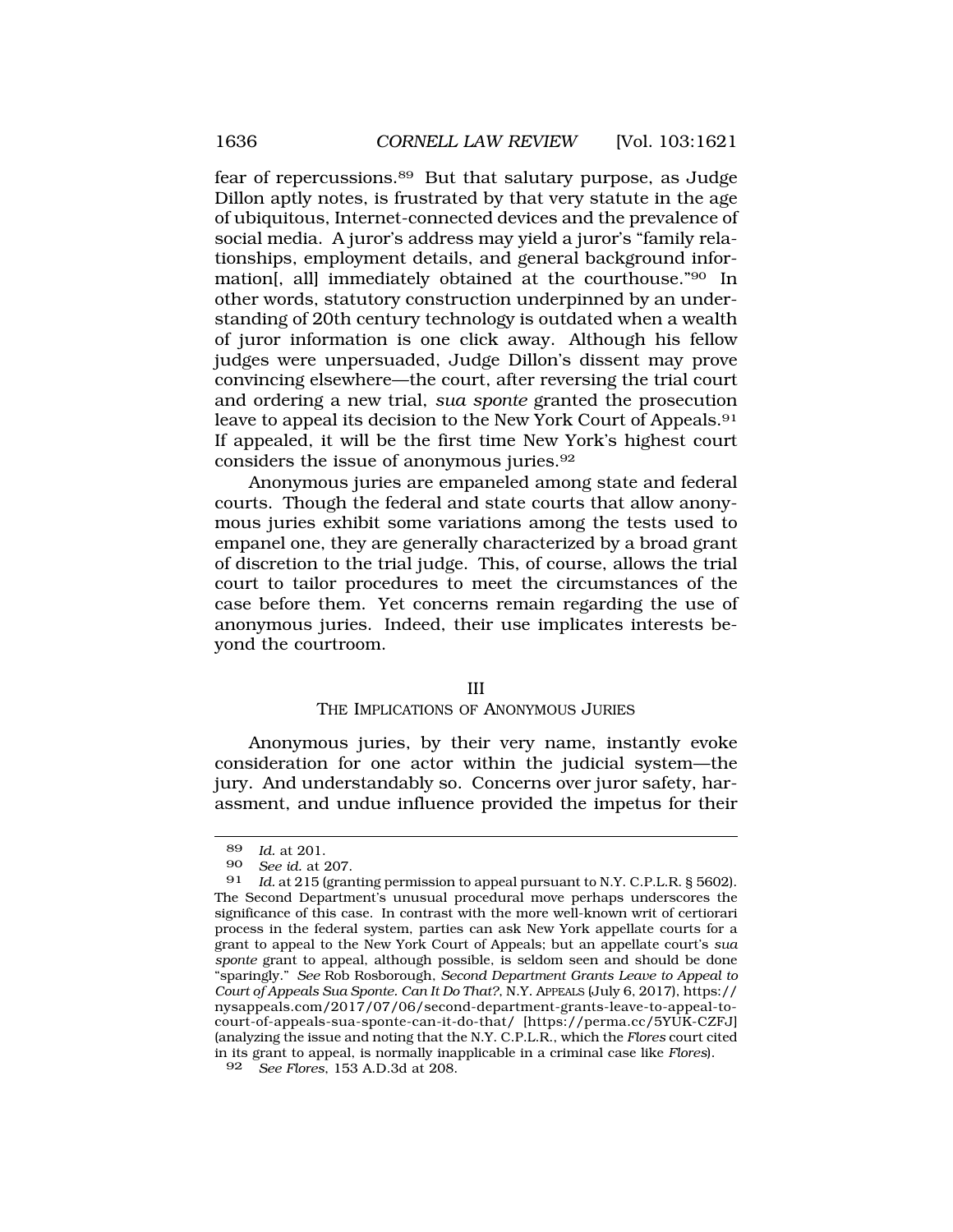creation.93 But juries serve a broader purpose: they infuse a trial with community values, they signal legitimacy toward society, and their judgments prompt civic and political debate.94 Indeed, juries implicate interests of the parties, the public, the court, and the jurors themselves.95 Understanding these implications is necessary to understanding the anonymous jury's place within the American legal system.

### A. The Parties

Anonymous juries, at their most immediate, affect the parties to the trial in which an anonymous jury is empaneled, and perhaps no consideration is more crucial than the defendant's presumption of innocence stemming from the Sixth Amendment right to a fair trial.<sup>96</sup> But anonymity may introduce deleterious effects. Jurors, as some scholars note, may arrive to court emotionally predisposed against jury duty—they might be angry, upset, or uncertain<sup>97</sup>—and those emotions affect their decision-making.98 Anonymity, in this heightened emotional state, fuels further uncertainty; after all, anonymity does not comport with common views of juries.99 These feelings are further fueled by the trial itself; a juror might wonder, in a

<sup>93</sup> *See supra* notes 46–59 and accompanying text.<br>94 *See* BOBNSTEIN & GREENE, supra note 4, at 9–10

<sup>94</sup> *See* BORNSTEIN & GREENE, *supra* note 4, at 9–10.

<sup>95</sup> *See* GASTIL ET AL., *supra* note 19, at 12–17.

<sup>96</sup> *See* Estelle v. Williams, 425 U.S. 501, 503 (1976) ("The principle that there is a presumption of innocence in favor of the accused is the undoubted law, axiomatic and elementary, and its enforcement lies at the foundation of the administration of our criminal law." (quoting Coffin v. United States, 156 U.S. 432, 453 (1895))). Indeed, the presumption of innocence is an ancient, bedrock principle worldwide. *See, e.g.*, Canadian Charter of Rights and Freedoms, § 11(d), Part I of the Constitution Act, 1982, being Schedule B to the Canada Act, 1982, c 11 (U.K.) ("[Persons are] presumed innocent until proven guilty  $\dots$ "); CONSTITUCIÓN POLÍTICA DE COLOMBIA [C.P.] art. 29 ("[Every person is presumed innocent until they have been declared judicially culpable.]"); Art. 27 Costituzione [Cost.] (It.) ("[The accused is not considered guilty until final conviction.]"); KONSTITUTSIIA ROSSIISKOI FEDERATSII [KONST. RF] [CONSTITUTION] art. 49 (Russ.) ("[Any person accused of committing a crime shall be considered innocent until his (her) guilt is proven . . . .]"); G.A. Res. 217 (III) A, Universal Declaration of Human Rights, art. 11 (Dec. 10, 1948) ("[Everyone] has the right to be presumed innocent until proved guilty . . . ."); Charter of Fundamental Rights of the European Union art. 48, Dec. 18, 2000, 2000 O.J. (C. 364) 1, 20 ("[Everyone] shall be presumed innocent until proved guilty . . . ."); DIG. 22.3.2 (Paul, Edict 69) ("Proof lies on him who asserts, not on him who denies." (Roman law)).

<sup>97</sup> *See* BORNSTEIN & GREENE, *supra* note 4, at 24–26 (discussing, among other studies, one survey finding that 25% of venirepersons found jury duty inconvenient and another finding that disruptions to daily routines were among the top sources of stress for jurors).

<sup>98</sup> *See id.* at 242–46 (discussing how several types of emotions, including emotions that do not arise out of the trial itself, affect jurors' perceptions).

<sup>99</sup> *See id.* at 18–23.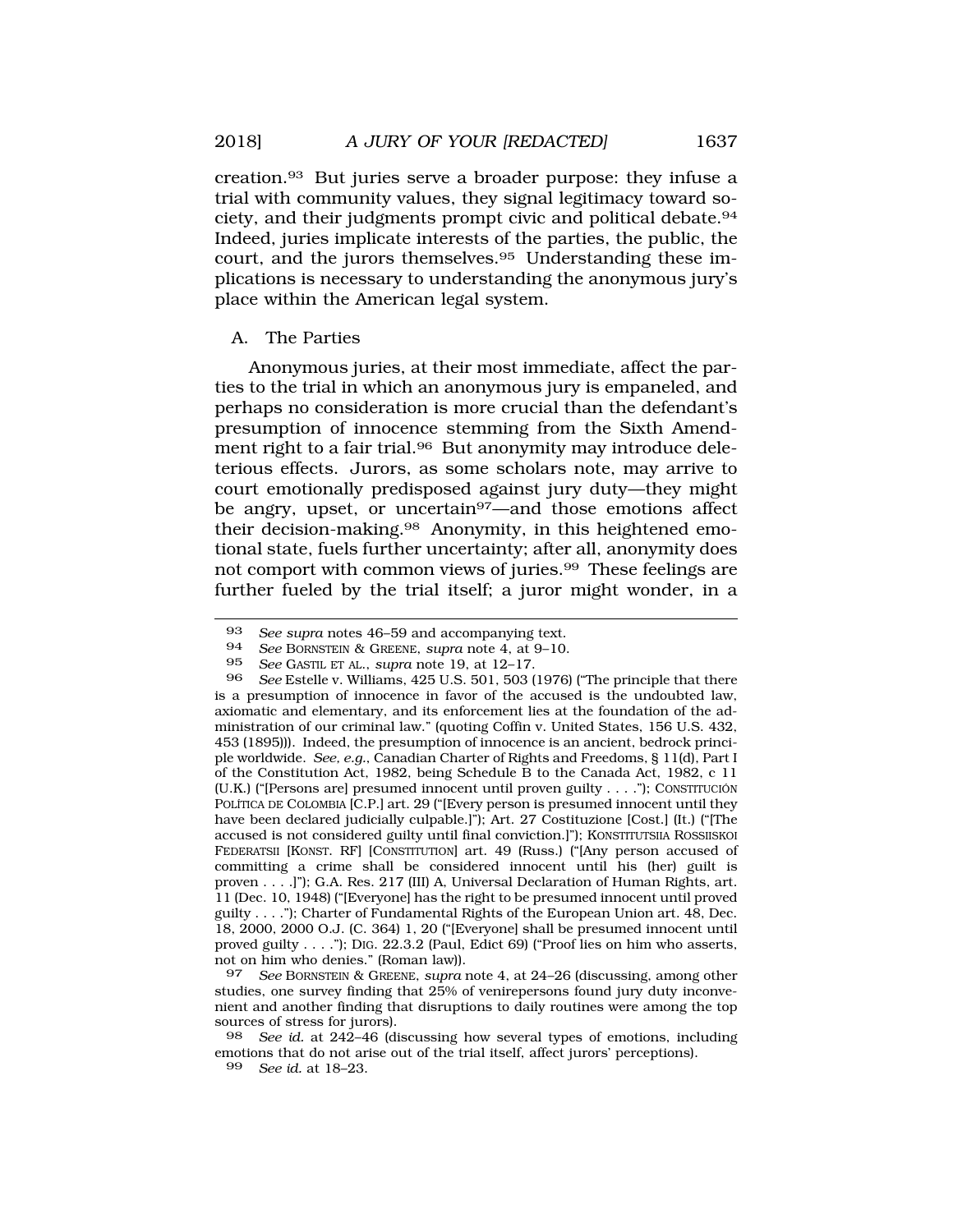numbers jury for example, what the defendant did to merit such a procedure. Indeed, anonymity "rais[es] the specter that the defendant is a dangerous person from whom the jurors must be protected."100 Thus, although the Supreme Court has yet to directly address anonymous juries, courts should be exceedingly mindful about the risk toward the defendant's presumption of innocence.

Furthermore, an anonymous jury—especially its more anonymizing forms—affects the parties' trial strategy in myriad ways. Lawyers attempt to build rapport and a narrative of their case from voir dire onwards.101 Additionally, they consider jurors' predilections and beliefs when it comes to presenting evidence and witnesses<sup>102</sup>—a particularly crucial consideration given that evidence is virtually a determinative factor for juror deliberation and decision-making.103 To be sure, a judge may conduct voir dire and provide the parties with non-identifying juror information that compensates for their paucity of knowledge. But a judge, rightly concerned with chiefly assuring the impartiality of the jury, will likely provide less and less relevant information to the parties, who are concerned with ferreting out advantageous partiality during voir dire. Consider, moreover, recent technological developments like sentiment analysis: algorithms that analyze vast amounts of text and data to determine the opinions, sentiments, and emotions expressed therein.104 This technology is already incorporated in software services that allow counsel to thoroughly search jurors' online presence, revealing their social media profiles, work experi-

<sup>100</sup> *See* United States v. Ochoa-Vasquez, 428 F.3d 1015, 1048 (11th Cir. 2005) (Barkett, J., concurring in part and dissenting in part) (quoting United States v. Ross, 33 F.3d 1507, 1519 (11th Cir. 1994)).

<sup>101</sup> *See generally* MARILYN J. BERGER ET AL., TRIAL ADVOCACY: PLANNING, ANALYSIS, AND STRATEGY (2008) (describing voir dire as the first opportunity to make a favorable impression upon potential jurors and emphasizing the crucial need for a sound voir dire strategy).

<sup>102</sup> *See id.* at 51–52 (discussing the need for evidence that comports with the jury's common sense).

<sup>103</sup> *See* Reid Hastie et al., *A Study of Juror and Jury Judgments in Civil Cases: Deciding Liability for Punitive Damages*, 22 LAW & HUM. BEHAV. 287, 300–01 (1998) (finding in one study that evidence is the most common deliberation topic, accounting for 36% of deliberation time); Ann Burnett Pettus, *"The Verdict Is In: A Study of Jury Decision Making Factors, Moment of Personal Decision, and Jury Deliberations—From the Jurors' Point of View*,*"* 38 COMM. Q. 83, 88 (1990) (finding in one study that evidence and witnesses are the two most frequently cited influences on juror verdicts).

<sup>104</sup> *See* Bing Liu, *Sentiment Analysis and Subjectivity*, *in* HANDBOOK OF NATURAL LANGUAGE PROCESSING 627, 629 (Nitin Indurkhya & Fred J. Damerau eds., 2d ed. 2010).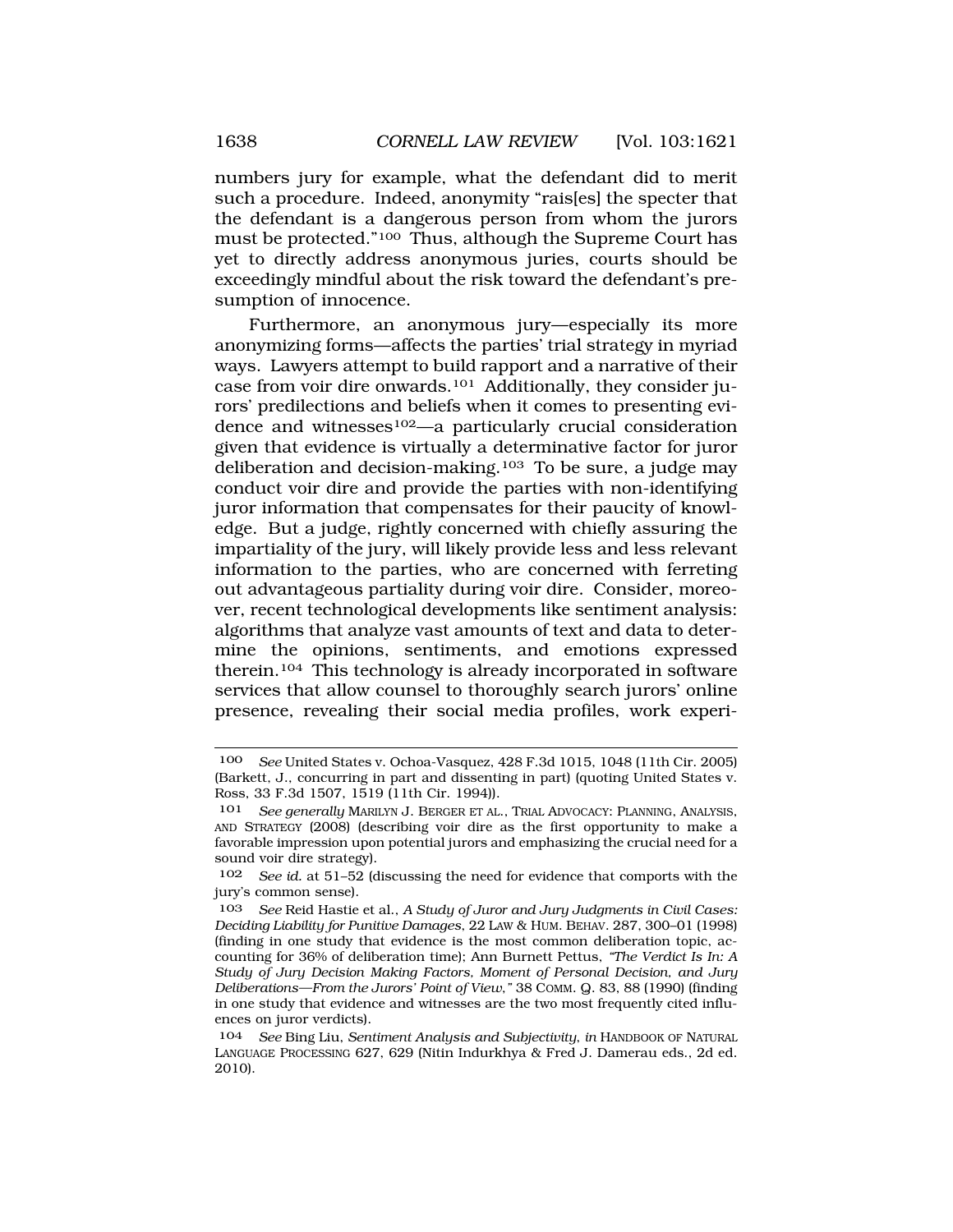ence, interests, and even personalities.105 Indeed, those services could be used to discover juror biases or prejudices that rise to a level of a strike for cause; but against an anonymous jury, these tools are effectively neutralized. Additionally, peremptory challenges are also hampered when an anonymous jury is empaneled: parties, lacking identifying juror information, must rely on information from a voir dire conducted solely by the judge. In sum, anonymity casts a shadow both on the defendant's presumption of innocence and on practical trial considerations, and that may have public repercussions.

### B. The Public

The First Amendment, in addition to granting the freedoms of religion and speech, grants the public a constitutional right to access criminal trials, a right applied to the states through the Fourteenth Amendment.106 This right, as the Supreme Court has explained, serves to legitimize the criminal justice system; it guarantees both the "basic fairness" and the "appearance of fairness" of the criminal trial.107 An anonymous jury necessarily casts a shroud over a trial and consequently implicates these constitutional considerations. An anonymous jury hinders the media from fully reporting on a criminal trial, which in turn hinders society's ability to collectively deliberate over the jury's judgments and a court's decisions. In fact, thorough reporting has functioned as a check on judicial proceedings, uncovering impropriety and biases that otherwise would have remained hidden.<sup>108</sup>

Furthermore, one study found that more than half of jurors surveyed felt better toward the justice system after serving,<sup>109</sup> another found that venirepersons who understood why they were dismissed accorded greater legitimacy toward voir dire,<sup>110</sup> and yet another found that a consequential jury experience

<sup>105</sup> *See, e.g.*, VIJILENT, https://www.vijilent.com/ [https://perma.cc/5UPJ-2PC9] (last visited Nov. 9, 2017) (offering comprehensive profiles of individuals created by "powerful" tools that gather "thousands of data points" from "thousands of sources").

<sup>106</sup> Richmond Newspapers, Inc. v. Virginia, 448 U.S. 555, 573–80 (1980) (noting a long history of presumptive openness in criminal trials).

<sup>107</sup> *See* Press-Enter. Co. v. Superior Court, 464 U.S. 501, 508 (1984).

<sup>108</sup> *See* William R. Montross, Jr. & Patrick Mulvaney, *Virtue and Vice: Who Will Report on the Failings of the American Criminal Justice System?*, 61 STAN. L. REV. 1429, 1438–42 (2009).

<sup>109</sup> *See* BORNSTEIN & GREENE, *supra* note 4, at 27.

<sup>110</sup> *See* Mary R. Rose, *A Voir Dire of Voir Dire: Listening to Jurors' Views Regarding the Peremptory Challenge*, 78 CHI.-KENT. L. REV. 1061, 1094–98 (2003).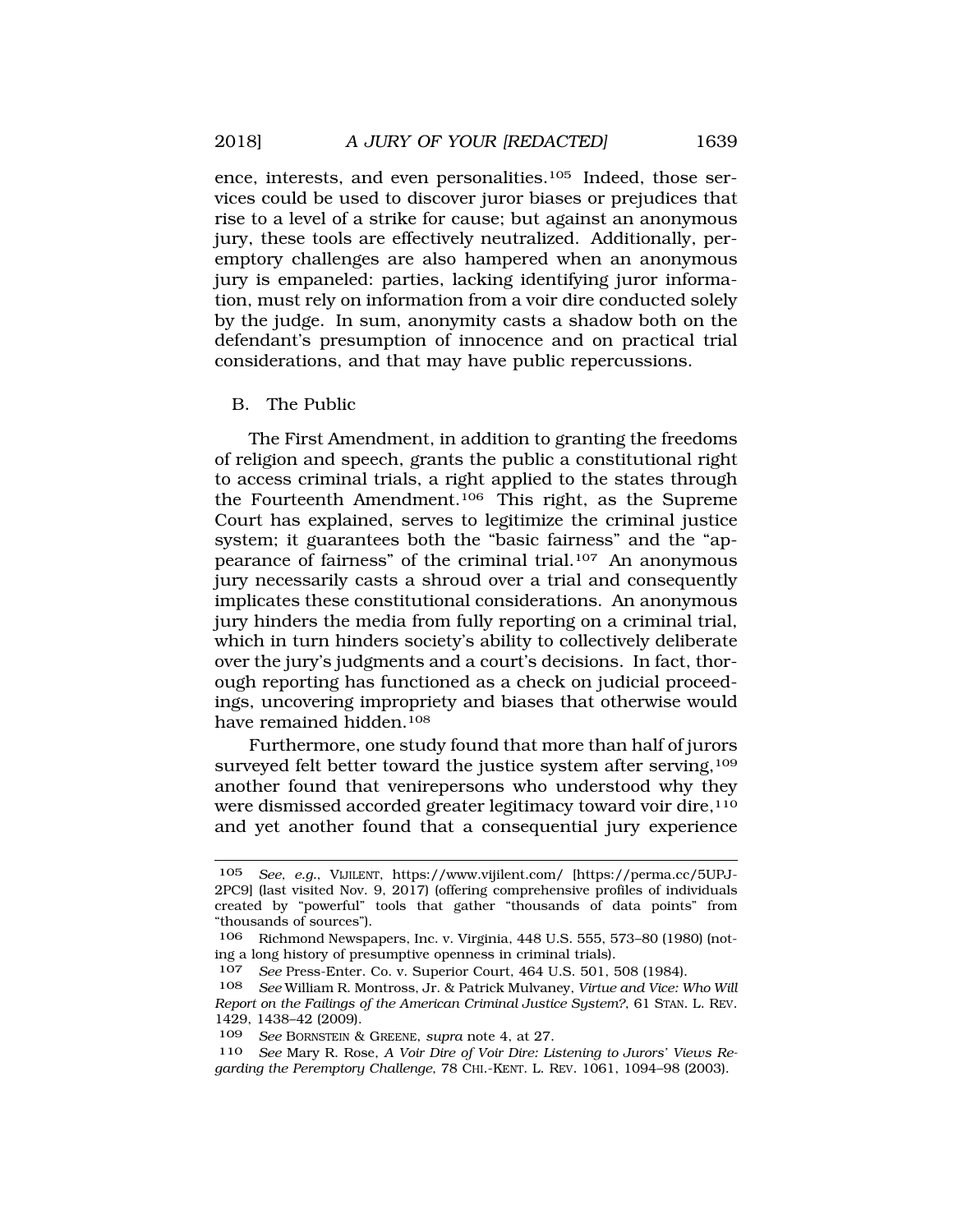enhances civic engagement.111 An anonymous jury may impact these salutary effects. Serving on an anonymous jury necessarily involves a more cloistered experience, one that does not offer the juror the full spectrum of jury service. In fact, Gastil and others have found that jurors' cognitive engagement during the trial was a key aspect toward their resultant confidence in the jury system, pride in their civic service, and faith in civic institutions.112 But, as explained below, anonymous juries may involve psychological effects that result in decreased cognitive engagement.113 In this way, anonymity might result in detrimental effects on civic engagement. Additionally, potential jurors dismissed after a restrictive voir dire might not be given a full or satisfactory reason for their dismissal because of potential privacy concerns. Indeed, an anonymous juror under the specter of danger that anonymity may bring—might lose out on the sense of agency and responsibility-taking that result in a meaningful jury experience.114 In sum, anonymous juries partly shroud a criminal trial and may blunt the beneficial effects of civic engagement, thus affecting the legitimacy of the verdict, an interest "essential to respect for the rule of law."115

## C. The Court

Questions of consistency across adjudications, uniformity across outcomes, and quality across judgments arise in jurisdictions that commit empaneling anonymous juries to a trial court's discretion. Judicial discretion, essentially, constitutes the broad latitude by the decision-maker to determine a "correct" outcome—without being constrained by bright-line rules of decision—based upon a set of conditions present or absent in the instant case, and it is pervasive across our legal system.116 Discretion is beneficial because it allows judges—those

<sup>111</sup> *See* BORNSTEIN & GREENE, *supra* note 4, at 30.

<sup>112</sup> *See* GASTIL ET AL., *supra* note 19, at 174–76.

<sup>113</sup>*See infra* notes 125–133 and accompanying text. 114 *See* BORNSTEIN & GREENE, *supra* note 4, at 29.

<sup>115</sup> *See* Pena-Rodriguez v. Colorado, 137 S. Ct. 855, 860 (2017).

<sup>116</sup> *See* Richard L. Marcus, *Slouching Toward Discretion*, 78 NOTRE DAME L. REV. 1561, 1562–70 (2003); *see also* Osborn v. Bank of United States, 22 U.S. 738, 866 (1824) ("When [courts] are said to exercise a discretion, it is a mere legal discretion, a discretion to be exercised in discerning the course prescribed by law."); Jonathan R. Macey, *Judicial Preferences, Public Choice, and the Rules of Procedure*, 23 J. LEGAL STUD. 627, 630–32 (1994) (contending that judges prefer greater discretion). There are, however, legislative efforts in at least one state to curtail the discretion trial judges enjoy. *See* Press Release, Ash Kalra, Bill to Foster Fair Juries Authored by Assemblymember Ash Kalra Signed Into Law by Governor (Sept. 27, 2017), https://a27.asmdc.org/press-release/bill-foster-fair-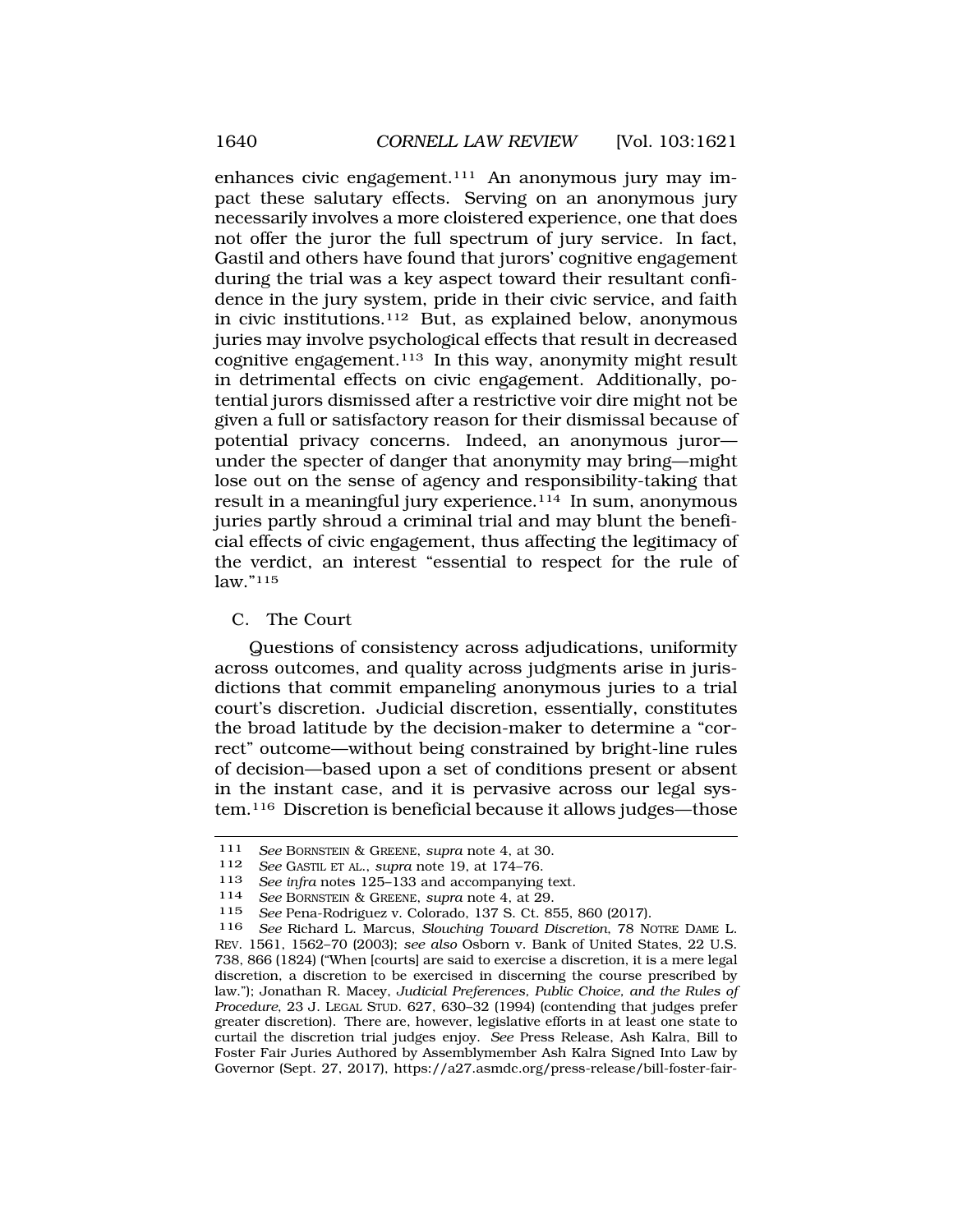closest to the facts and conditions of the case—to respond to unforeseen complications and to best effectuate the spirit of the law itself.<sup>117</sup> But there are, however, issues that militate against broad discretion: among others, the psychological concepts of bounded rationality and information access. Bounded rationality describes the issue of systemic biases being introduced into a decision when decision-makers, faced with complex decisions, use heuristics to guide decision-making.118 Moreover, information access describes the problem a judge faces when he or she act on an incomplete factual record; when a judge, for example, makes a decision before all the facts have been introduced and subjected to adversarial proceedings at trial.119 These problems are particularly acute in the anonymous jury context, especially because a judge might be tasked with empaneling an anonymous jury as early as voir dire. To be sure, there may be dispositive facts; for example, a previous criminal verdict and overwhelming evidence of continued gang affiliation. But when the judge must balance the risk toward the jury against the infringement of the defendant's presumption of innocence and the judge has limited facts, there is opportunity for systemic bias to occur if the judge looks toward some of the factors commonly used like, for example, whether defendants are involved in organized crime, their participation in a group with capacity to harm jurors, or the potential that they will suffer lengthy incarceration or monetary penalties.<sup>120</sup> In these cases, a judge drifts perilously close to prejudging the merits of the case.121 For example, whether a defendant is involved in organized crime is a conclusory fact that ought to be determined by the factfinder, not the presiding judge, at the

juries-authored-assemblymember-ash-kalra-signed-law-governor [https://per ma.cc/3JQ8-3J57] (announcing passage of California legislation that requires courts to allow "liberal and probing" questioning of venirepersons by counsel). Judicial efforts are, remarkably, likewise underway. *See* Maura Ewing, *A Judicial Pact to Cut Court Costs for the Poor*, ATLANTIC (Dec. 25, 2017), https://www. theatlantic.com/politics/archive/2017/12/court-fines-north-carolina/548960/ [https://perma.cc/PJK9-UTS8] (reporting a commitment by trial judges in North Carolina to consult a "bench card" that reminds them to fully assess a defendant's ability to pay before setting a fine or fee).

<sup>117</sup> *See* Robert G. Bone, *Who Decides? A Critical Look at Procedural Discretion*, 28 CARDOZO L. REV. 1961, 1965–70 (2007).

<sup>118</sup> *See* CLERMONT, *supra* note 65, at 61–71; Bone, *supra* note 117, at 1987–91. 119 *See* Bone, *supra* note 117, at 1991–97; Stephen C. Yeazell, *Judging Rules, Ruling Judges*, 61 LAW & CONTEMP. PROBS. 229, 241–42 (1998). 120 *See supra* note 63 and accompanying text.

<sup>121</sup> *See generally* CLERMONT, *supra* note 65, at 12 (providing examples among

various legal tests that require judges to evaluate the probability of a future event occurring).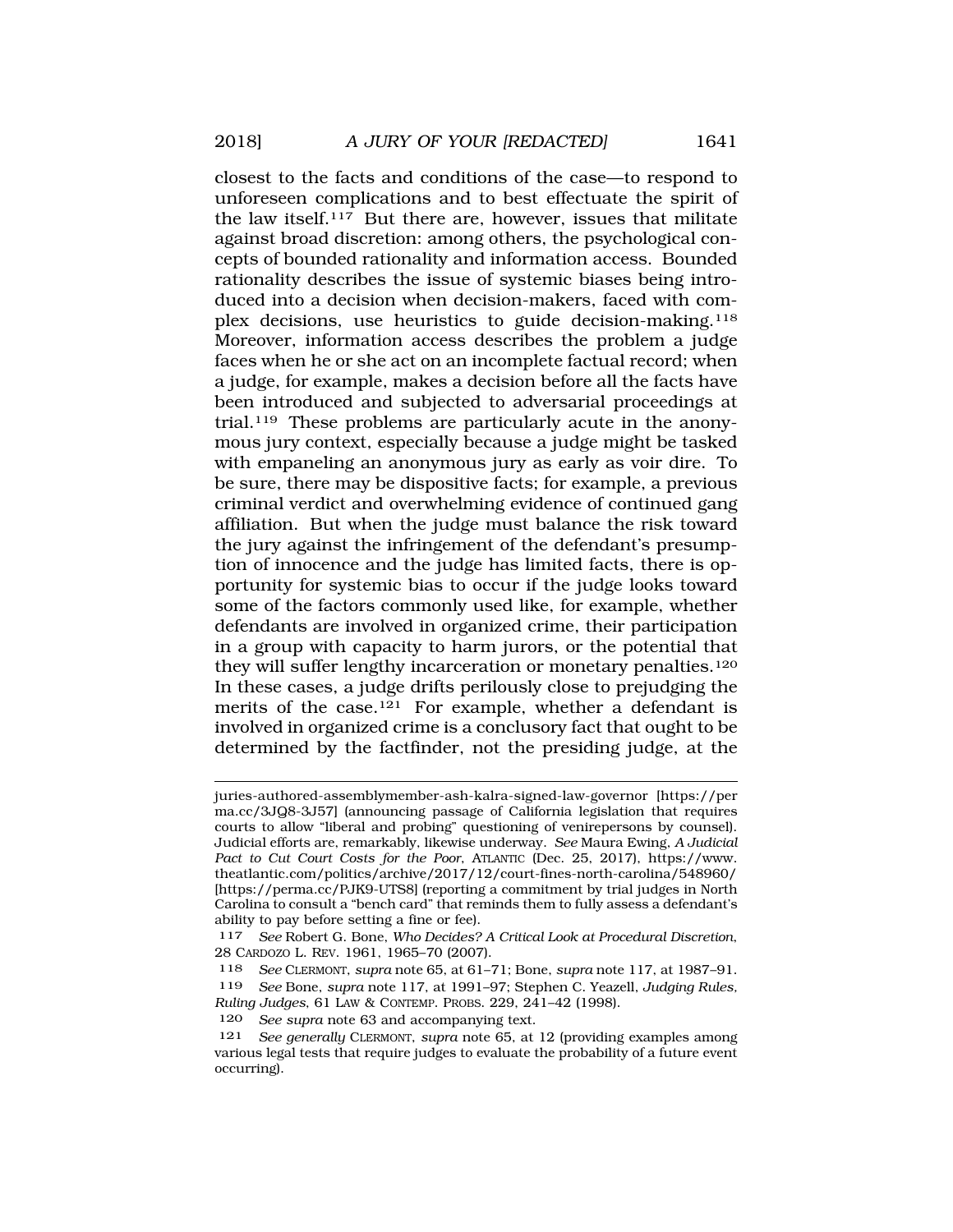end of an adversarial proceeding and after each party has been given all the process that they are due. Moreover, the factor that looks toward sentence length or penalty is nonsensical because federal crimes routinely result in potentially lengthy incarcerations;122 thus, a defendant accused of a federal crime might face an anonymous jury as a matter of course. Broad discretion thus has the potential to introduce systemic biases into a trial judge's decision-making because they are faced with obstacles—more so earlier in the trial—that open the door to undue influence placed on incomplete information or biasprone test factors. Resultantly, this discretion introduces inconsistency across adjudications because of the minimal constraints placed upon judges when they decide whether to empanel an anonymous jury; that inconsistency, in turn, affects the quality of judgments because similar cases run a greater risk of not being treated alike.123

### D. The Jury

To be sure, anonymity provides benefits that ultimately redound toward increased juror safety. Jurors often express concerns over whether their personal information will be available to the defendant or the public,  $124$  and an anonymous jury provides a remedy to these understandable fears. Furthermore, anonymity, in a general sense, aids in reducing certain stressors associated with jury service; for example, anonymous jurors are not exposed to publicity nor are they faced with potentially probing intrusions into their personal life.

The potentially concerning effects of anonymity, however, ought to make courts strongly consider other alternatives before empaneling an anonymous jury. One notable mock jury experiment studying the impacts of anonymity on juror decision-making reported that anonymous jurors returned approximately 15% more guilty verdicts than their non-anonymous counterparts.125 In fact, that same study gave different sets of anonymous jurors different curative instructions: one instruc-

<sup>122</sup> *See* U.S. SENTENCING COMM'N, REPORT TO THE CONGRESS: CAREER OFFENDER SENTENCING ENHANCEMENTS 34 (2016) (noting that the average sentence imposed for some defendants found guilty of federal crimes is 145 months); *see also* THE PEW CHARITABLE TRS., PRISON TIME SURGES FOR FEDERAL INMATES 1–3 (2015) (illustrating that the average prison time served by federal inmates more than doubled from 1988 to 2012).

<sup>123</sup> *See* Joshua B. Fischman, *Measuring Inconsistency, Indeterminacy, and Error in Adjudication*, 16 AM. L. & ECON. REV. 40, 44–45 (2014).

<sup>124</sup> *See* United States v. Grandison, 783 F.2d 1152, 1155–56 (4th Cir. 1986). 125 *See* D. Lynn Hazelwood & John C. Brigham, *The Effects of Juror Anonymity on Jury Verdicts*, 22 LAW & HUM. BEHAV. 695, 704 (1998).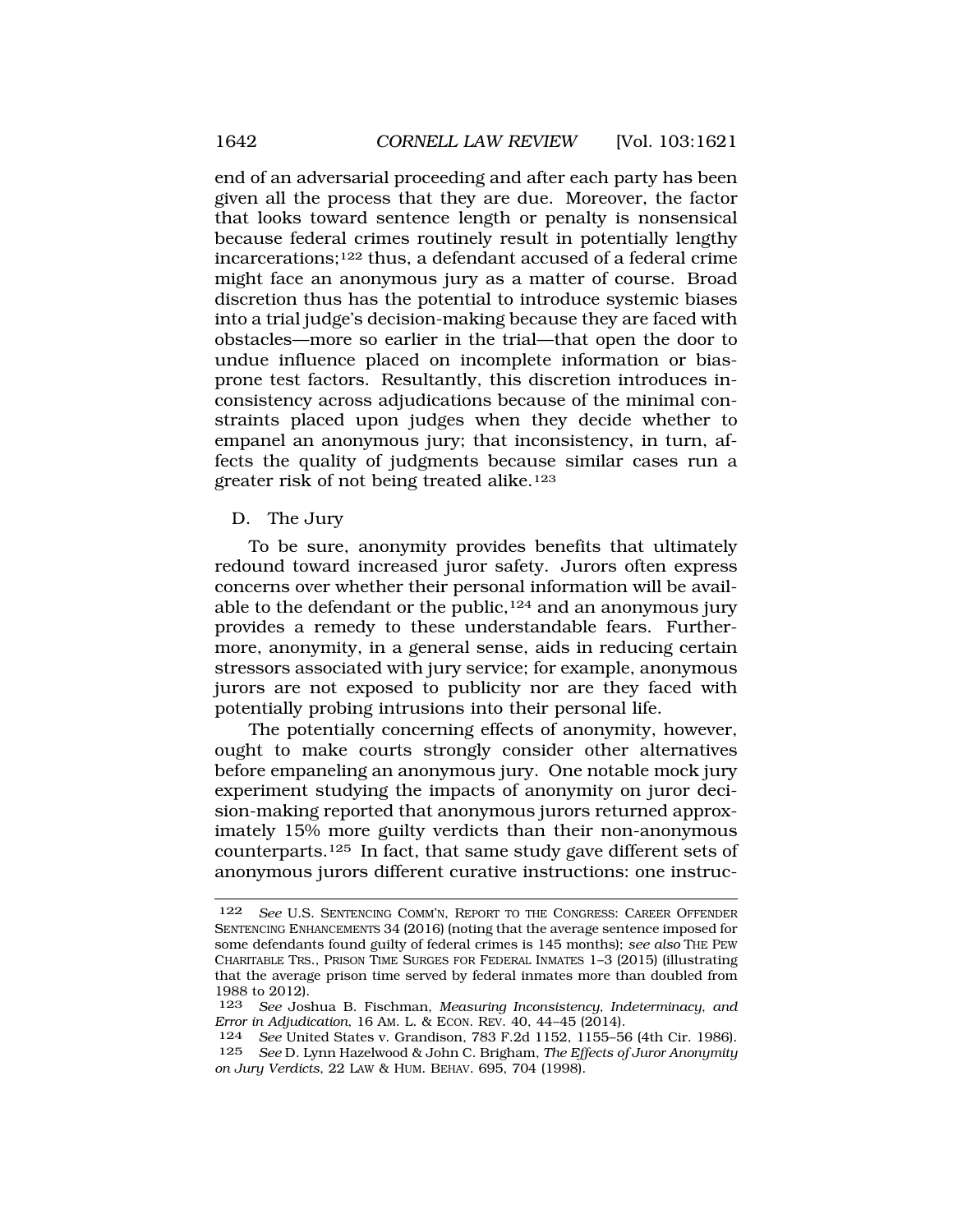tion stated that anonymity was meant to protect jurors from outside harassment and the other stated that anonymity was meant to protect the jurors' safety.126 That study found that neither instruction significantly affected the verdicts anonymous juries rendered<sup>127</sup>—in other words, the curative instruction did not have the curative effect that courts assumed it

would have. This is, of course, worrying; it calls into question the efficacy that curative instructions have when it comes to ameliorating the effects of anonymity.

Moreover, anonymity necessarily results in deindividuation—the loss of self-awareness in groups<sup>128</sup>—which may result in undifferentiated decision-making performance within a group, thus resulting in social loafing, groupthink, and, ultimately, impaired juror accountability. Undifferentiated performance occurs when individuals within a group no longer feel a sense of distinct identities and roles;129 an acute concern when individuals are anonymously empaneled. This results in some concerning repercussions: social loafing—the tendency for people to reduce effort in a group—and groupthink—the tendency for groups to uncritically converge upon the same conclusions by using the same assumptions and decisionmaking processes—both are heightened in undifferentiated groups.130 A jury is already quite susceptible to group decision-making biases and pressures,<sup>131</sup> and anonymity may not only exacerbate those issues but also introduce new complications. Given that cases in which anonymous juries are used are often criminal cases involving the loss of liberty, a juror might already feel disinclined to voice an opinion in this fraught context, and would be even more susceptible to being swayed by the majority group's decision-making process. In this way, a sole anonymous juror might feel less accountable for the ultimate verdict not only because they are anonymous but because the anonymity has detrimentally impacted their decision-making process. And the lack of accountability—that

<sup>126</sup> *See id.* at 701–02.

<sup>127</sup> *See id.* at 703.

<sup>128</sup> *See* Philip G. Zimbardo, *A Situationist Perspective on the Psychology of Evil: Understanding How Good People Are Transformed into Perpetrators*, *in* THE SOCIAL PSYCHOLOGY OF GOOD AND EVIL 21, 29–30 (Arthur G. Miller ed., 2004).

<sup>129</sup> *See* Roy F. Baumeister et al., *Are Groups More or Less Than the Sum of Their Members? The Moderating Role of Individual Identification*, 39 BEHAV. & BRAIN SCIS. e137, at 1–3 (2016).

<sup>130</sup> *See id.* at 5–7.

<sup>131</sup> *See, e.g.*, BORNSTEIN & GREENE, *supra* note 4, at 40–47 (discussing the role explicit and implicit biases play in juror decision making).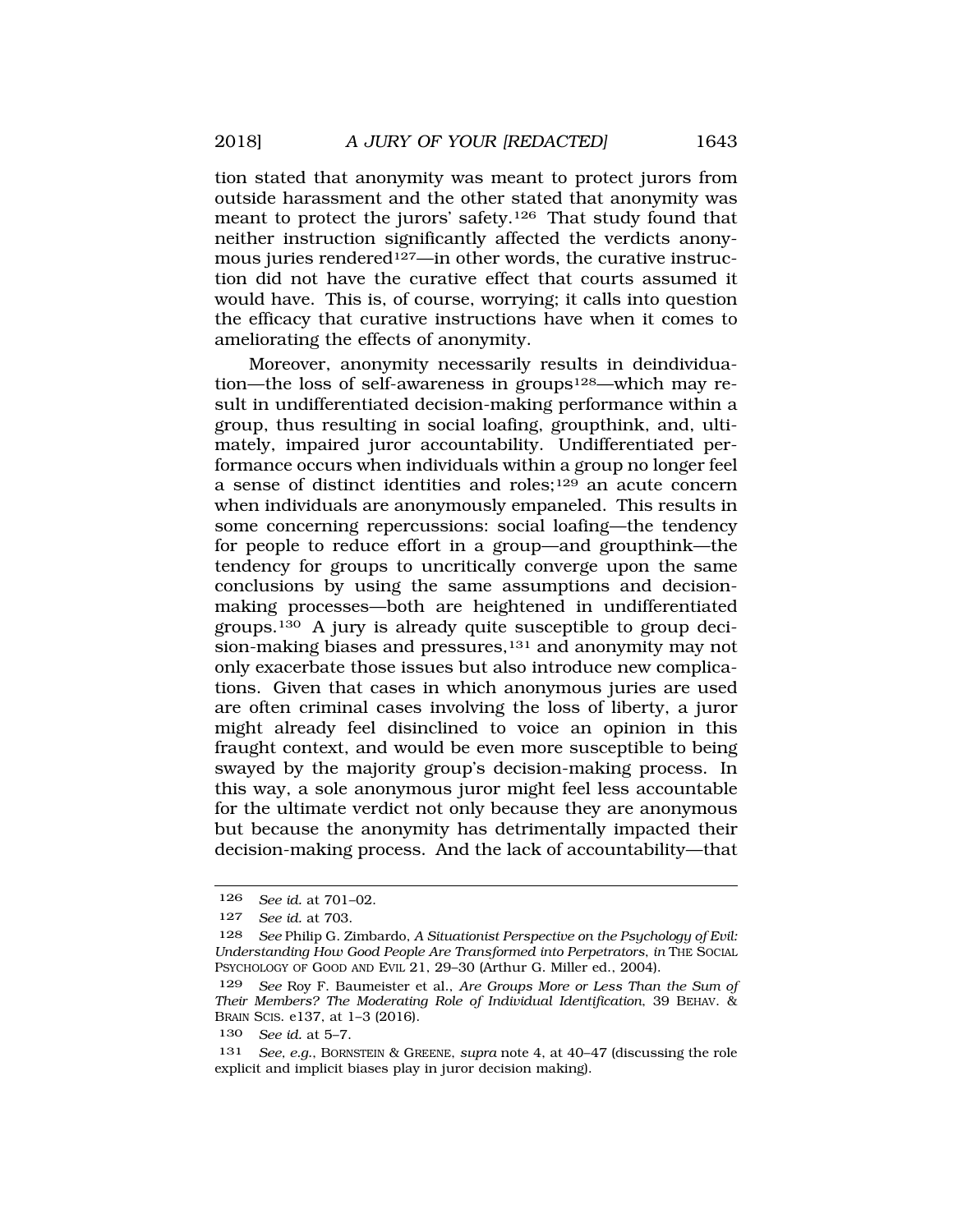is, the lack of an expectation to define one's beliefs132—further impairs decision-making because accountability "emphasizes the responsibility of individuals to behave autonomously and present a valid basis for their actions."133 These are acute concerns in anonymous juries, and additional measures ought to be taken to ameliorate these detrimental effects.

#### IV

A PROPOSED SOLUTION AND AN ILLUSTRATIVE EXAMPLE

A. Adopting the Seventh Circuit's Approach and Employing Reasoned Verdicts

In their present iteration, anonymous juries are empaneled in cases seemingly removed from the chief issue first identified in *Barnes*: juror safety. Now, anonymous juries are empaneled in cases where the chief concern revolves around juror influence from the public or media. Moreover, the seemingly endless variations of an anonymous jury mean that the same test can result in little anonymized information or, at the other extreme, complete anonymity.134 Additionally, the concerns regarding accountability and deindividuation are at their zenith when jurors know that their information is anonymized. In effect, they cease to become the representation of their community because there ceases to be any opportunity for accountability; the community, if it disagrees with the result reached, cannot have a thorough, meaningful debate over the decision because the verdict stands alone as the only piece of information. The incidental trappings of a verdict—conversations about the jurors' identities, their reactions, their questions on the record—are restricted with an anonymous jury. Indeed, the anonymous jury in *Barnes* was unsuccessful in preventing outside juror influence—Barnes and the co-defend-

<sup>132</sup> *See* Baumeister et al., *supra* note 129, at 5–7.

*Id.* at 8.

<sup>134</sup> This is not unlike the problem of "smooth" and "bumpy" laws, as one scholar terms it: a smooth law is one in which a gradual change in legal input is reflected by a gradual change in legal output; a bumpy law is one in which a gradual change in legal input either dramatically affects legal output or does not affect it at all. Applied to the majority test for anonymous juries, the range of legal inputs bears no real relationship to the type of anonymity that results. In other words, a judge may find one factor present and accordingly order a completely anonymous jury; another judge may find all the factors present and simply order an innominate jury. *See generally* Adam J. Kolber, *Smooth and Bumpy Laws*, 102 CALIF. L. REV. 655 (2014) (describing, among other things, how smooth laws create consistency in adjudications and better preserve morally relevant information than bumpy laws).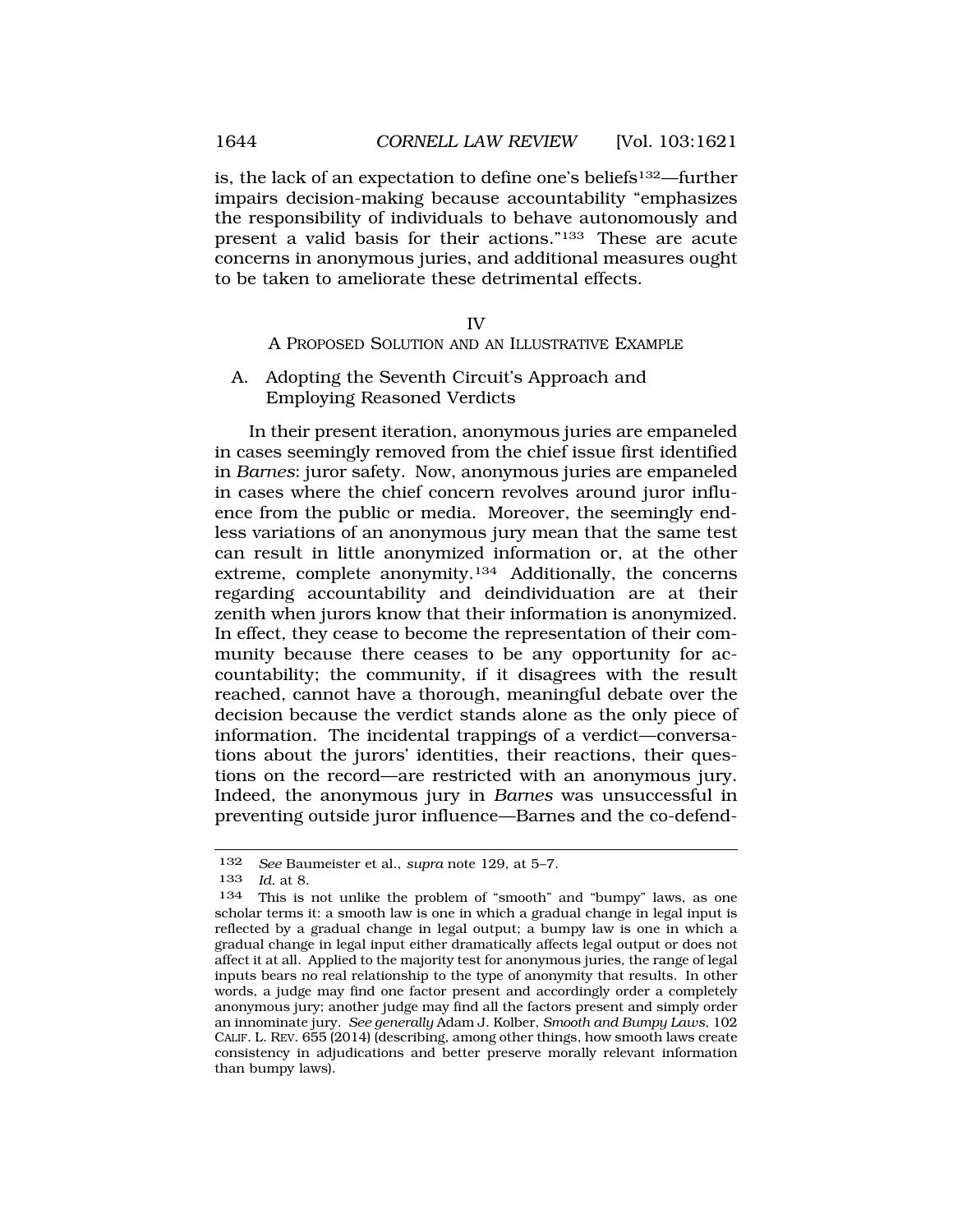ants successfully bribed one of the jurors.135 Anonymity, ironically, made it more difficult to detect this tampering. In response to these concerns, this Note proposes an adoption of the Seventh Circuit's approach to juror anonymity and the use of reasoned verdicts when anonymous juries are empaneled.

The majority test and its resultant various configurations of anonymity mean that an anonymous jury is often used in cases where the actual interests involved are not those that underlie the paradigmatic anonymous jury, which mediates the interests of the jurors and the defendant, but rather are cases in which the chief interests are those of the jurors and the *public*. This mismatch has been addressed in the Seventh Circuit. There, before applying the majority test, the court begins with a threshold question: what *kind* of anonymity is involved—anonymity with regards to the defendant not knowing juror information, or anonymity with regards to the public not knowing juror information?<sup>136</sup> The former is termed an anonymous jury; the latter is termed a confidential jury.<sup>137</sup> If an anonymous jury is requested or the court determines that an anonymous jury might be required, then it applies the majority federal test.138 If the court finds that a confidential jury is at issue, then it applies an analysis that focuses on the public's common-law right of access to judicial records.139 The confidential jury test presumes that disclosure of judicial records is favorable over nondisclosure.140 This presumption derives

<sup>135</sup> After a co-defendant, Fisher, found out that an acquaintance had been selected as a juror, Barnes and the other co-defendants paid \$75,000 in exchange for not guilty votes. But Fisher, unbeknownst to Barnes at the time, betrayed Barnes and the other co-defendants by instructing that juror to vote not guilty only for Fisher and not for the rest of the co-defendants. Keleher, *supra* note 59, at 536–37.

<sup>136</sup> *See* United States v. Harris, 763 F.3d 881, 886 (7th Cir. 2014).

<sup>137</sup> *Id.* The Seventh Circuit, however, has not definitively decided what constitutes an anonymous jury; it notes that, at least, "one necessary component that must be withheld from the parties is the jurors' names." *Id.* at 885. Given the concerns regarding juror accountability, potential infringements on the defendant's presumption of innocence, and the vast amount of information that may be found with just a juror's name, this somewhat lax definition of anonymity is ideal for the purposes of triggering anonymous jury analysis under the majority test. 138 *Id.* 

<sup>139</sup> *See id.* The Third Circuit has sometimes applied a First Amendment "experience and logic" test and held that the media has a First Amendment right of access to the names and addresses of prospective jurors. *See* United States v. Wecht, 537 F.3d 222, 238 (3d Cir. 2008). *But see* Seth A. Fersko, Note, United States v. Wecht*: When Anonymous Juries, the Right of Access, and Judicial Discretion Collide*, 40 SETON HALL L. REV. 763, 768 (2010) (contending that the Third Circuit improperly applied the "experience and logic" test to the issue in *Wecht*). 140 *See* United States v. Blagojevich, 612 F.3d 558, 563 (7th Cir. 2010).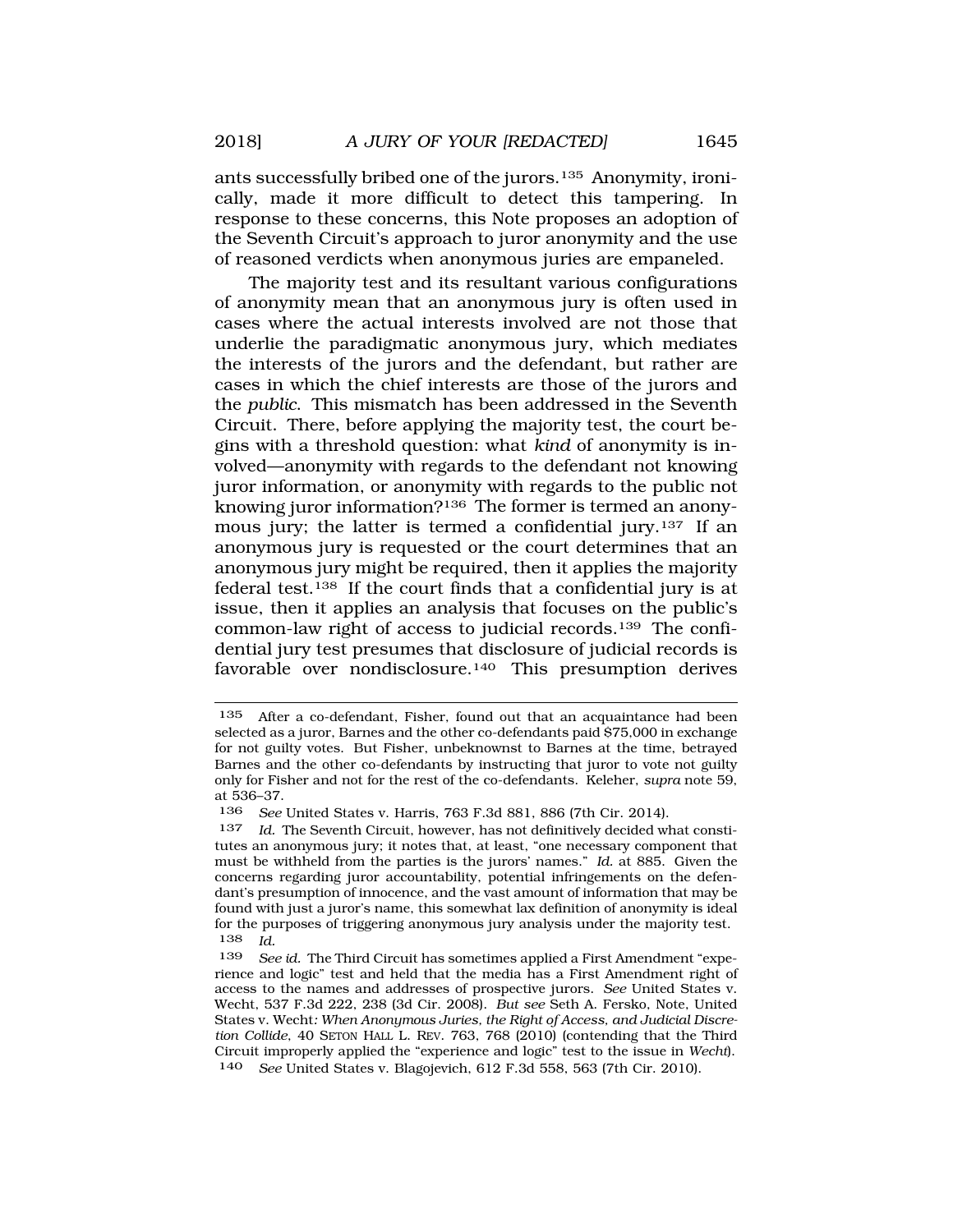from the common-law tradition of open litigation,<sup>141</sup> but it is not absolute and may be overcome by an analysis turning on whether the public's access to judicial records was properly denied;142 a court considers "the need for accountability of the otherwise independent judiciary, the need of the public to have confidence in the effective administration of justice, and the need for civic debate and behavior to be informed."143 This approach clearly demarcates which interests are most implicated, provides structure to the types of anonymity at issue, and correctly focuses on the underlying issues in each case the defendant's due process rights in an anonymous jury analysis, and the public's access to courts in a confidential jury analysis.144 Additionally, a clear distinction between an anonymous and a confidential jury avoids the confusion that sometimes arises when a reviewing court must figure out what type of anonymity was used in the lower court.145 Moreover, this approach provides greater consistency in adjudications, as parties will have a better idea of what kind of anonymity they might face and can conform their behavior accordingly, which minimizes potentially high error costs and increases judicial efficiency.146

Finally, a form of reasoned verdicts—the requirement that the jury give explanations for its decisions<sup>147</sup>—should be required when an anonymous jury or a confidential jury is empaneled. Anonymous jurors would be required to give their conclusions regarding the verdict, what considerations led to that conclusion, why they were or were not convinced beyond a reasonable doubt, and any other considerations that guided their decision-making.148 Reasoned verdicts, importantly, protect both the public's interest in legitimate verdicts and the defendant's right to a fair trial by safeguarding against any arbitrary and capricious actions by the jury.149 In this way, even though the public might be faced with an anonymous jury, they nevertheless have the reasons regarding their deci-

148 *See id.* at 315–16.

<sup>141</sup> *See id.* 

<sup>142</sup> *See* United States v. Harris, 763 F.3d 881, 886 (7th Cir. 2014).

<sup>143</sup>*See* United States v. Sonin, 167 F. Supp. 3d 971, 974–75 (E.D. Wis. 2016). 144 *See Harris*, 763 F.3d at 886.

<sup>145</sup> *See* State v. Rodriguez, No. 1 CA-CR 15-0659, 2017 WL 443528, at \*2–8 (Ariz. Ct. App. Feb. 2, 2017) (analyzing what kind of anonymous jury a lower court empaneled).<br> $146 \text{ Soe F}$ 

<sup>146</sup>*See* Fischman, *supra* note 123, at 45. 147 *See* Richard L. Lippke, *The Case for Reasoned Criminal Trial Verdicts*, 22 CAN. J. L. & JURIS. 313, 313–15 (2009).

<sup>149</sup> *See id.* at 319.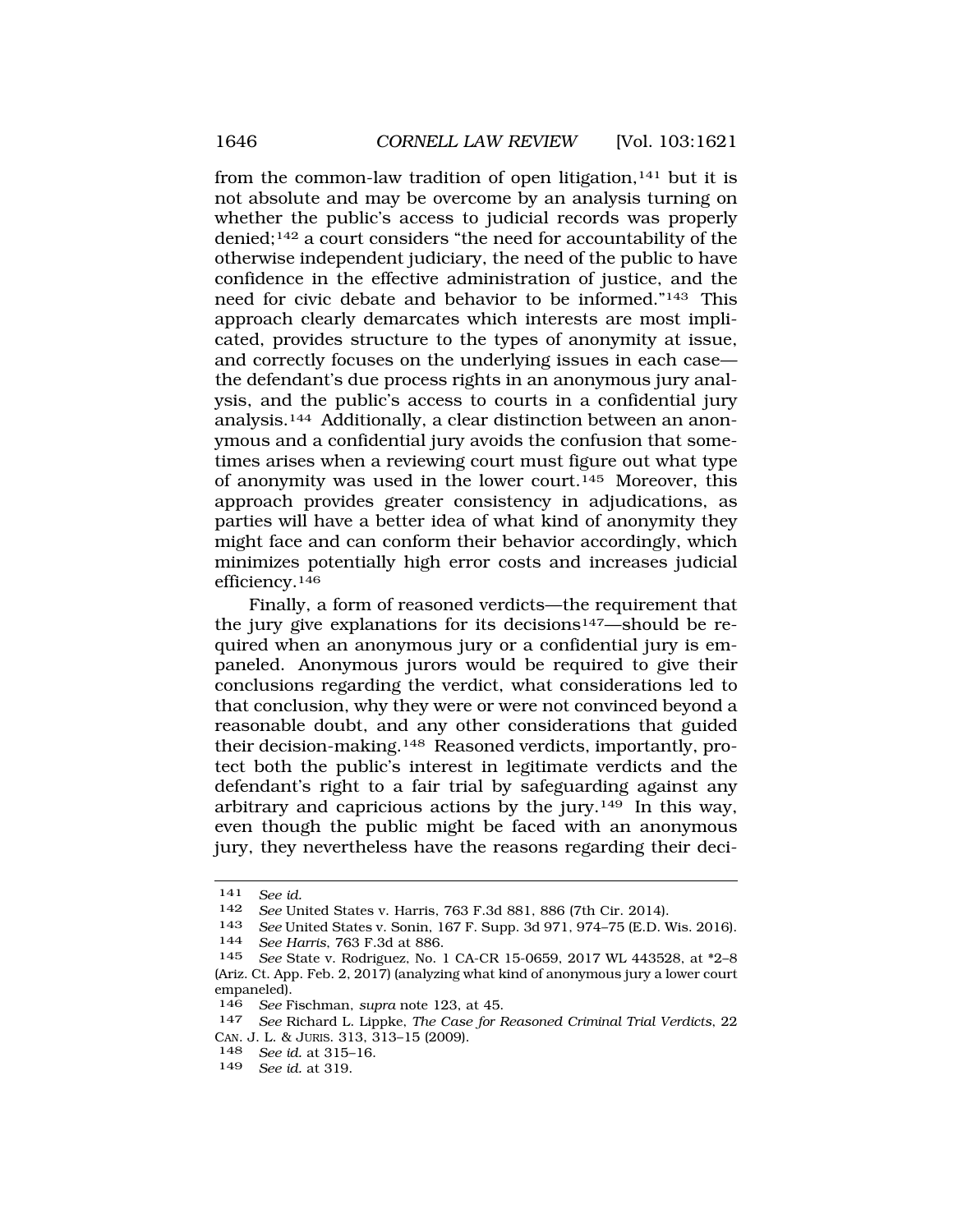sion, which allows for public debate and deliberation that allows "judgments [to] find acceptance in the community."150 To be sure, reasoned verdicts in criminal trials, akin to special verdicts, implicate the constitutional right to have a jury render a final verdict.151 Juries, as the argument goes, must remain independent and flexible in their pursuit of justice; requiring explanations from the juries risks burdening those aims.152 But there is empirical research finding that when written findings are required, jurors feel more informed and confident in the verdict reached.153 Moreover, there is a distinction between safeguarding juries' independence and requiring findings regarding specific elements of a crime; here, a jury's independence is not necessarily extinguished because they ultimately retain the power to render a guilty or not guilty verdict regardless of the elements of the crime.154 Indeed, there is another key benefit behind reasoned verdicts: accountability. Reasoned verdicts emphasize responsibility among individuals, and behoove the individual to take agency for their own decisions, effectively blunting some of the detrimental effects of deindividuation.155 By putting the impetus on the individual juror to provide their own reasons behind their decision, reasoned verdicts stymie the effects of social loafing—because the juror must provide their own reasons behind their decision and groupthink—because there is less of a chance that the juror will simply and uncritically adopt the decision-making processes of the majority. A more developed record is an additional boon, facilitating public debate over a decision or bolstering a record for purposes of an appellate challenge, should the information be released.

## B. An Example: Cases of Law Enforcement Violence

Applying this Note's proposed solution to an increasingly prominent context is instructive. In recent years, there has

<sup>150</sup> *See* Peña-Rodriguez v. Colorado, 137 S. Ct. 855, 860 (2017).

<sup>151</sup> *See* United States v. Gaudin, 515 U.S. 506, 522 (1995); United States v. Spock, 416 F.2d 165, 180–81 (1st Cir. 1969).<br>152 See Spock, 416 F.2d at 182 ("The jury

See Spock, 416 F.2d at 182 ("[T]he jury, as the conscience of the community, must be permitted to look at more than logic.").

<sup>153</sup> *See, e.g.*, Larry Heuer & Steven Penrod, *Trial Complexity: A Field Investigation of Its Meaning and Its Effects*, 18 LAW & HUM. BEHAV. 29, 49–51 (1994).

<sup>154</sup> *See* Caisa Elizabeth Royer, Note, *The Disobedient Jury: Why Lawmakers Should Codify Jury Nullification*, 102 CORNELL L. REV. 1401, 1410–13 (2017) (discussing the jury's "inescapable" power to nullify the law).

<sup>155</sup> *See* CLERMONT, *supra* note 65, at 72 (suggesting jury innovations like written juror instructions, juror notetaking, and special verdicts as a means to ameliorate jurors' cognitive limitations); Baumeister et al., *supra* note 129, at 8.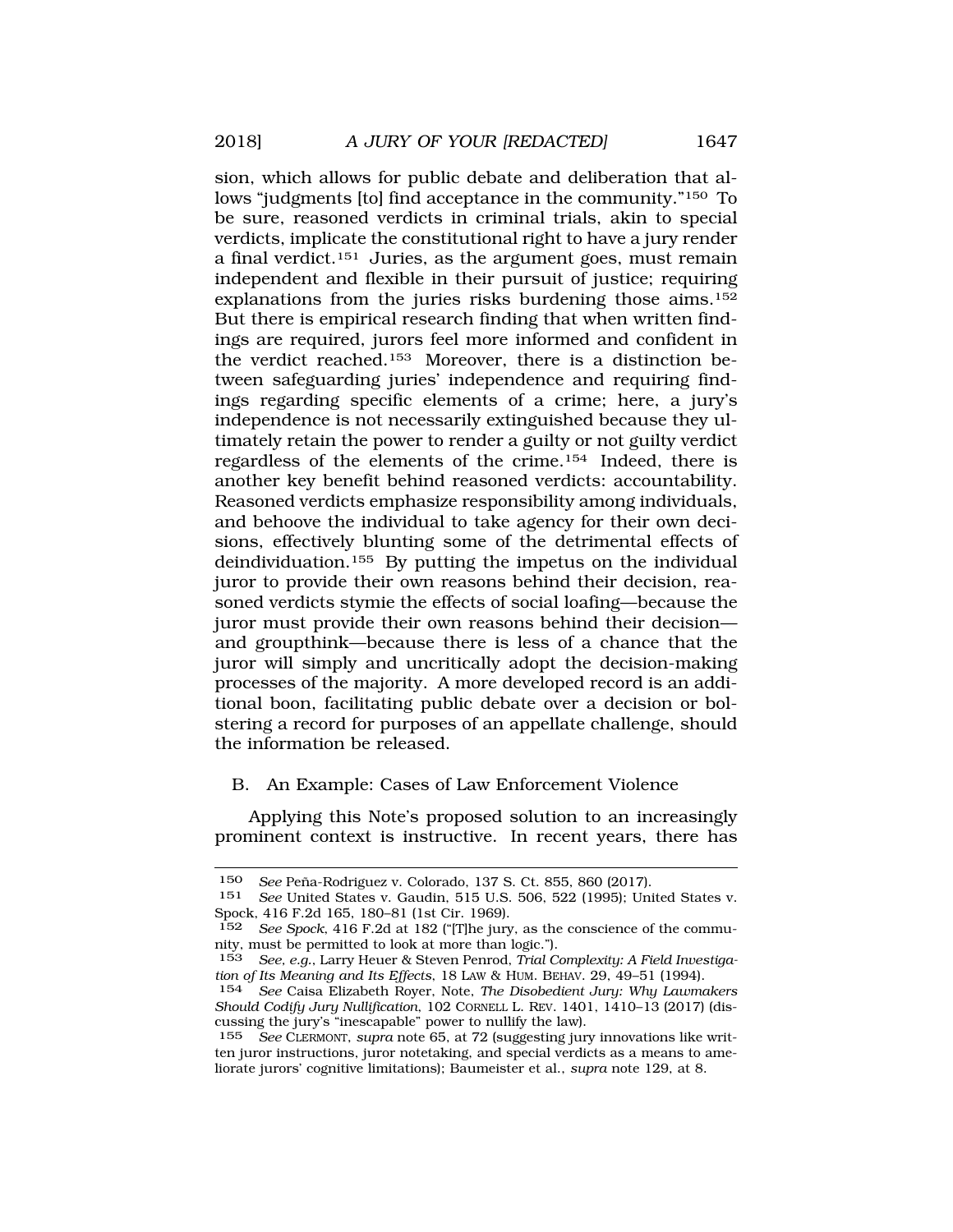been a rise in high-profile, police-related deaths, particularly of black Americans, and anonymous juries have subsequently been empaneled.<sup>156</sup> These trials typically entail expansive and high-profile publicity, including public demonstrations.157 Generally, these cases involve police officers who have not been involved in organized crime, have not previously attempted to interfere with the judicial process, and have not previously participated in a group with the capacity to harm jurors. Indeed, the officers involved in the death of Freddie Gray exemplify the typical officer; all have years of experience serving in law enforcement.158 Yet in the case of one of the police officers charged in Freddie Gray's death, the judge ordered an anonymous jury because of "intense media scrutiny" that might expose jurors to "unwanted publicity or harassment."159

Applying the majority federal test for anonymous juries in this context—that is, based on the amount of publicity and not concerns over juror safety—means that a finding of high-profile publicity is enough to anonymize information from both the parties and the public. In other words, the parties' access to jurors' identities is a collateral casualty of high-profile publicity. The prosecution is stymied from advantages conferred by juror information not because a defendant poses a risk to juror safety that justifies an anonymous jury but because of highprofile publicity. But the Seventh Circuit's approach would result in a materially different outcome. Under the Seventh Circuit's approach, if an anonymous jury—that is, a jury whose information is withheld from the parties—is sought, the court would use the majority federal test and likely find that an anonymous jury is not warranted because the likelihood of juror harm and resultant harm to the judicial process from the defendant is absent.160 A confidential jury, however, would likely be empaneled; the sheer amount of national publicity in

<sup>156</sup> *See* Johnson, *supra* note 15.

<sup>157</sup> *Id.* 

<sup>158</sup> Paul Schwartzman, *Accused Officers Have Wide Range of Experience*, WASH. POST (May 1, 2015), https://www.washingtonpost.com/local/who-are-thepolice-officers-charged-in-the-death-of-freddie-gray/2015/05/01/dde6bc2ef01f-11e4-8666-a1d756d0218e\_story.html [https://perma.cc/Q4ND-22QB].

<sup>159</sup> Maryland v. Porter, No. 115141037, slip op. at 1 (Cir. Ct. Balt. City Dec. 3, 2015).

<sup>160</sup> In fact, the police-officer defendants here are not dissimilar to the policeofficer defendant in *United States v. Sanchez*. There, the Fifth Circuit found that an anonymous jury was not warranted where a police officer, accused of coercing women to engage in various sexual acts, was not involved in organized crime nor belonged to a group with the capacity to harm jurors. United States v. Sanchez, 74 F.3d 562, 562–65 (5th Cir. 1996).